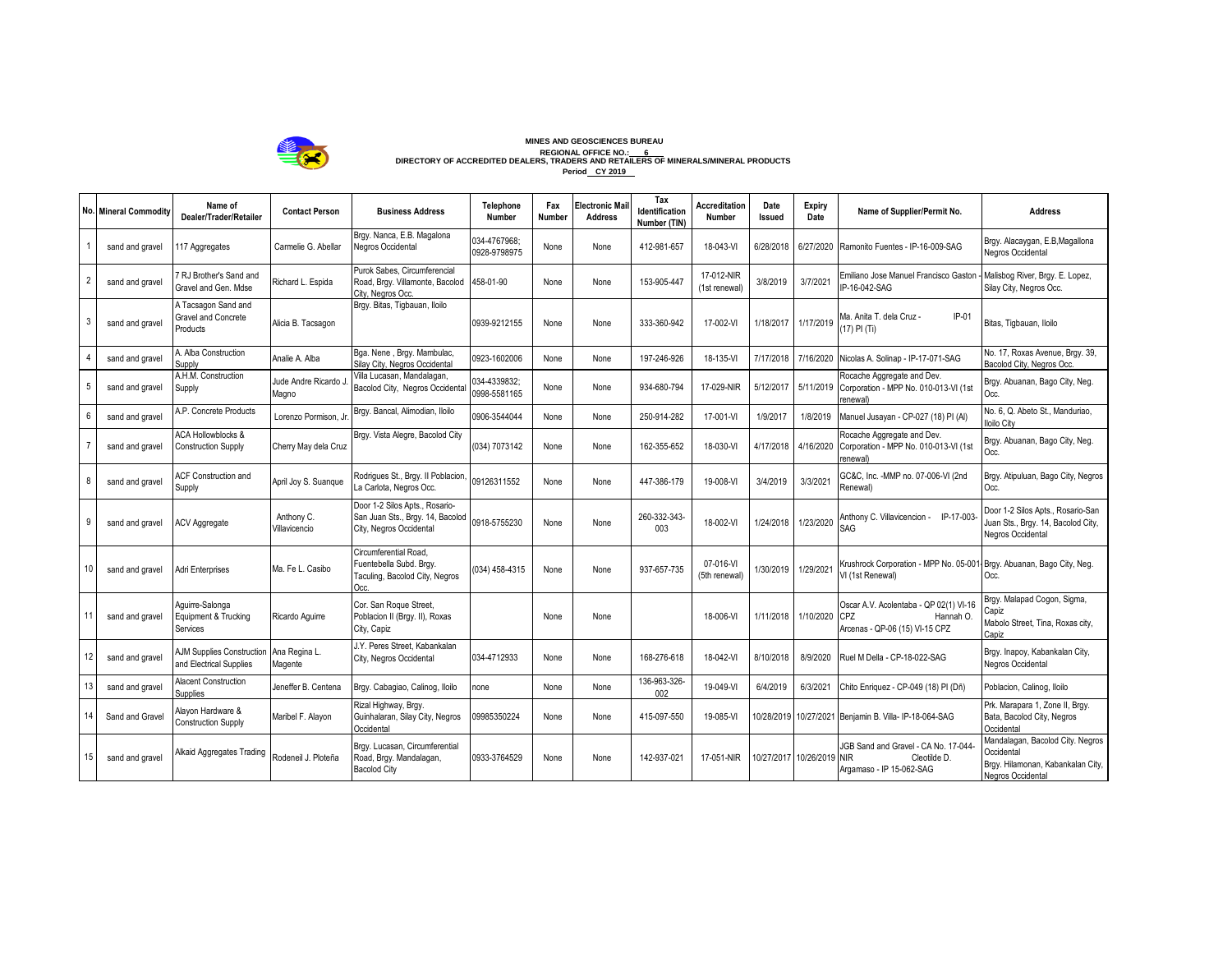| 16 | sand and gravel | Alli Resource Development<br>Corporation                              | Adolfo C. Casorla           | Brgy. Binalud, Alimodiam Iloilo                                                  | 0939-9242886                                    | None | None | 005-820-035         | 17-035-VI                  | 10/27/2017 | 10/26/2019 | Daisy Carpio - CP-010 (17) PI (Al)<br>Faith Sumbanon - CP-001 (17) PI (Al)                                                  | Brgy. Balabago, Alimodia, Iloilo<br>Deca Homes, Pavia, Iloilo                                        |
|----|-----------------|-----------------------------------------------------------------------|-----------------------------|----------------------------------------------------------------------------------|-------------------------------------------------|------|------|---------------------|----------------------------|------------|------------|-----------------------------------------------------------------------------------------------------------------------------|------------------------------------------------------------------------------------------------------|
| 17 | sand and gravel | Amy Concrete Products<br>and Aggregates                               | Anya Pauline Y. Yusay       | Kabankalan City, Negros<br>Occidental                                            | 0923-8265587<br>(034) 4766441                   | None | None | 324-354-199         | 17-040-NIR                 | 8/8/2017   | 8/7/2019   | Eliseo C. Yusay - IP-14-034 (NOC)<br>SAG<br>Neal<br>Rene R. Garaygay - IP-16-059 (NOC)<br>SAG                               | Repullo St., Kabankalan City, NOC<br>Tayum St., Kabankalan City, NOC                                 |
| 18 | sand and gravel | Andrea's Hollow Blocks<br>Enterprises                                 | Lanie G. Marcia             | Purok Pine Tree, Brgy. Bata,<br>Bacolod City, Negros Occidental                  | 0909-9473811                                    | None | None | 927-245-264         | 12-022-VI (4tl<br>renewal) | 9/10/2018  | 9/9/2020   | Nicolas A. Solinap - IP-17-071-SAG                                                                                          | No. 17, Roxas Avenue, Brgy. 39,<br>Bacolod City, Negros Occ.                                         |
| 19 | sand and gravel | <b>Angel Sand and Gravel</b>                                          | Georgie Junas<br>Florentino | Zone 12-A (Poblacion), Talisay<br><b>City Negros Occidental</b>                  | 0939-9396785                                    | None | None | 937-654-629         | 18-016-VI                  | 2/28/2018  | 2/27/2020  | Melvin Cango - CP-17-029 (NOC) SAG                                                                                          | PK. Sunset, Brgy. E. Lopez, Silay<br>City, Negros Occidental                                         |
| 20 | Sand and Gravel | <b>APPGIL Construction and</b><br><b>Construction Supply</b>          | Ma. Christine A. Gilbo      | 2-257 Burgos St., Brgy. II (Pob.)<br>Pontevedra, Negros Occidental               | (034) 9553                                      | None | None | 433-994-691         | 19-079-VI                  | 10/2/2019  | 10/1/2021  | John Alfred A. Gilbor IP No. 18-058-SAG                                                                                     | 2-257 Burgos St., Brgy. II (Pob.),<br>Pontevedra, Negros Occidental                                  |
| 21 | sand and gravel | Apsay Hollowblocks, Sand<br>and Gravel                                | Raymund V. Apsay            | Bangga Bagol, Brgy. Rizal, Silay<br>City, Negros Occ.                            | 09081384114                                     | None | None | 488-884-326         | 19-002-VI                  | 1/15/2019  | 1/14/2021  | Joseph P. Teodoro-IP-18-056-SAG                                                                                             | ittle Imbang River, Brgy. San<br>Fernanado, Talisay City, Negros<br>Occ.                             |
| 22 | sand and gravel | Arc and Clyde Sand and<br>Gravel and Concrete<br>Products             | Emie a. Cañete              | Brgy. Jaguinit, Dueñas, Iloilo                                                   | 0909-7858907<br>(033) 503-7089                  | None | None | 478-769-180         | 18-038-VI                  | 6/18/2018  | 6/17/2020  | Linda Pillo - CP-025 (18) PI (Dñ)                                                                                           | Brgy. Maribuyong, Dueñas, Iloilo                                                                     |
| 23 | sand and gravel | Arcega marketing Lumber<br>and Hardware                               | Jagi Alinsaguin             | Cor. J. C. Zulueta and S. Flores<br>Streets Oton, Iloilo                         | 033) 337-9462;<br>033) 335-4126;<br>09185825474 | None | None | 921-039-594         | 18-049-VI                  | 8/14/2018  | 8/13/2020  | Mary Jane Rodriguez - IP-04 (18) PI (Ti)<br>Helen Cartera - CP-031 (18) PI (Ti)<br>Ma. Anita dela Cruz - IP-01 (17) PI (Ti) | Brgy. Cordova, Tigbauan, Iloilo<br>Brgy. Napnapan, Tigbauan, Iloilo<br>Bray, Bitas, Tigbauan, Iloilo |
| 24 | sand and gravel | Aries Aggregates                                                      | Ranita A. Azucena           | Phase 8. Purok Cadena de Amor<br>Handuman, Bacolod City                          | (034) 7079483                                   | None | None | 161-500-970         | 18-020-VI                  | 4/16/2018  | 4/15/2020  | Rocache Aggregate and Dev.<br>Corporation - MPP No. 010-013-VI (1st<br>enewal)                                              | Brgy. Abuanan, Bago City, Neg.<br>Occ.                                                               |
| 25 | sand and gravel | Armando Saron<br>Aggregates & Construction Armando W. Saron<br>Supply |                             | So. Curba, Brgy. Palayog,<br>Hinigaran, Negros Occidental                        | 0939-8101304                                    | None | None | 441-027-219         | 18-026-VI                  | 3/22/2018  | 3/21/2020  | Renante W. Saron - IP-005-SAG                                                                                               | Villa San Vicente Subd., Brgy.<br>Nanuga, Hinigaran, Negros<br>Occidental                            |
| 26 | sand and gravel | ArtesanoConstruction<br>Construction Supply                           | Consolacion T.<br>Artesano  | Purok Busay, Brgy. Cabug,<br>Bacolod City, Negros Occ.                           | 09214244039                                     | None | None | 106-878-190         | 19-013-VI                  | 3/7/2019   | 3/6/2021   | GC&C, Inc. -MMP no. 07-006-VI (2nd<br>Renewal)                                                                              | Brgy. Atipuluan, Bago City, Negros<br>Occ.                                                           |
| 27 | Sand and Grave  | Asther Construction<br>Materials Trading                              | Gay Asther M. Villar        | Brgy. Mambog, Banga, Aklan                                                       | 09199911445                                     | None | None | 217-479-545         | 19-095-VI                  | 11/27/2019 | 11/26/202  | Mary Paz A. Nalangan - CP No.<br>09(2019)VI-3N                                                                              | Brgy. Agdagao, Kabas-an, Kalibo,<br>Aklan                                                            |
| 28 | sand and gravel | <b>B &amp; B Trucking Services</b>                                    | Levi Abalos                 | Brgy. Pandac, Pavia, Iloilo                                                      | 0919-9407159                                    | None | None | 152-148-754         | 17-026-VI                  | 8/23/2017  | 8/22/2019  | Joe Frie Navarra - CP-021 (17) PI (Lm)                                                                                      | Lambunao, Iloilo                                                                                     |
| 29 | Ordinary Earth  | B.M. Busbus Traders. Inc.<br>by: Benedict Busbus                      |                             | Bangga Raul, Brgy. Mambulac,<br>Silay City, Negros Occidental                    | (034) 4955398                                   | None | None | 174-708-462         | 18-011-VI                  | 2/8/2018   | 2/7/2020   | Benjamen Roy R. Guirnela - QP-16-007<br>DOE                                                                                 | Industria Street, Talisay City,<br>Negros Occidental                                                 |
| 30 | sand and gravel | Bachoco Construction &<br>Supply                                      | George Bachoco, Jr.         | Purok Tahong, San Juan St.,<br>Brgy. 2, Bacolod City, Negros<br>Occ.             | 09338183075                                     | None | None | 942-109-764         | 19-011-VI                  | 3/7/2019   | 3/6/2021   | Jay Brone Alba - IP-17-070-SAG                                                                                              | Binalbagan River, Brgy. 5<br>Poblacion, Isabela, Negros Occ.                                         |
| 31 | sand and gravel | <b>Bacolod ERD Enterprises</b>                                        | Rosemarie Ang               | Door 2, Carvina Farm Bldg.,<br><b>Rizal Street.</b><br>Bacolod City, Negros Occ. | 034) 434-2272<br>(034) 433-0681                 | None | None | 104-728-269         | 17-017-NIR                 | 3/23/2011  | 3/22/2019  | Krushrock Corporation - MPP No. 05-00<br>VI (1st Renewal)                                                                   | Brgy. Abuanan, Bago City, Neg.<br>Occ.                                                               |
| 32 | Pebbles         | Bacolod Rockline Co.                                                  | Jonathan A. Briones.        | Taculing Road, Brgy. Taculing,<br>Bacolod City, Negros Occidental                | 034)4333368                                     | None | None | 448-644-821-<br>000 | 19-060-VI                  | 8/2/2019   | 8/1/2021   | Vilo Molleda - QP No. 52-1-18                                                                                               | Brgy. Sablayan, Romblon,<br>Romblon                                                                  |
| 33 | Sand and Gravel | <b>BeeBee Construction</b><br><b>Supplies</b>                         | January H. Lu               | Purok 3, Bulwang, Humancia,<br>Aklan                                             | 09189472878                                     | None | None | 921-858-766         | 19-073-VI                  | 9/16/2019  | 9/15/2021  | Rowena P. Oducado -CP- No. 21(2019)<br>$VI-3R$                                                                              | Kalibo Aklan                                                                                         |
| 34 | sand and gravel | Bernardo L. Calvo Sand<br>and Gravel                                  | Bernardo L. Calvo           | Roxas Street, Calinog, Iloilo                                                    | 09189377451                                     | None | None | 180-367-293         | 17-007-VI                  | 2/15/2017  |            | 2/14/2019 Rey R. Borres                                                                                                     | Brgy. Tampucao, Lambinao, Iloilo                                                                     |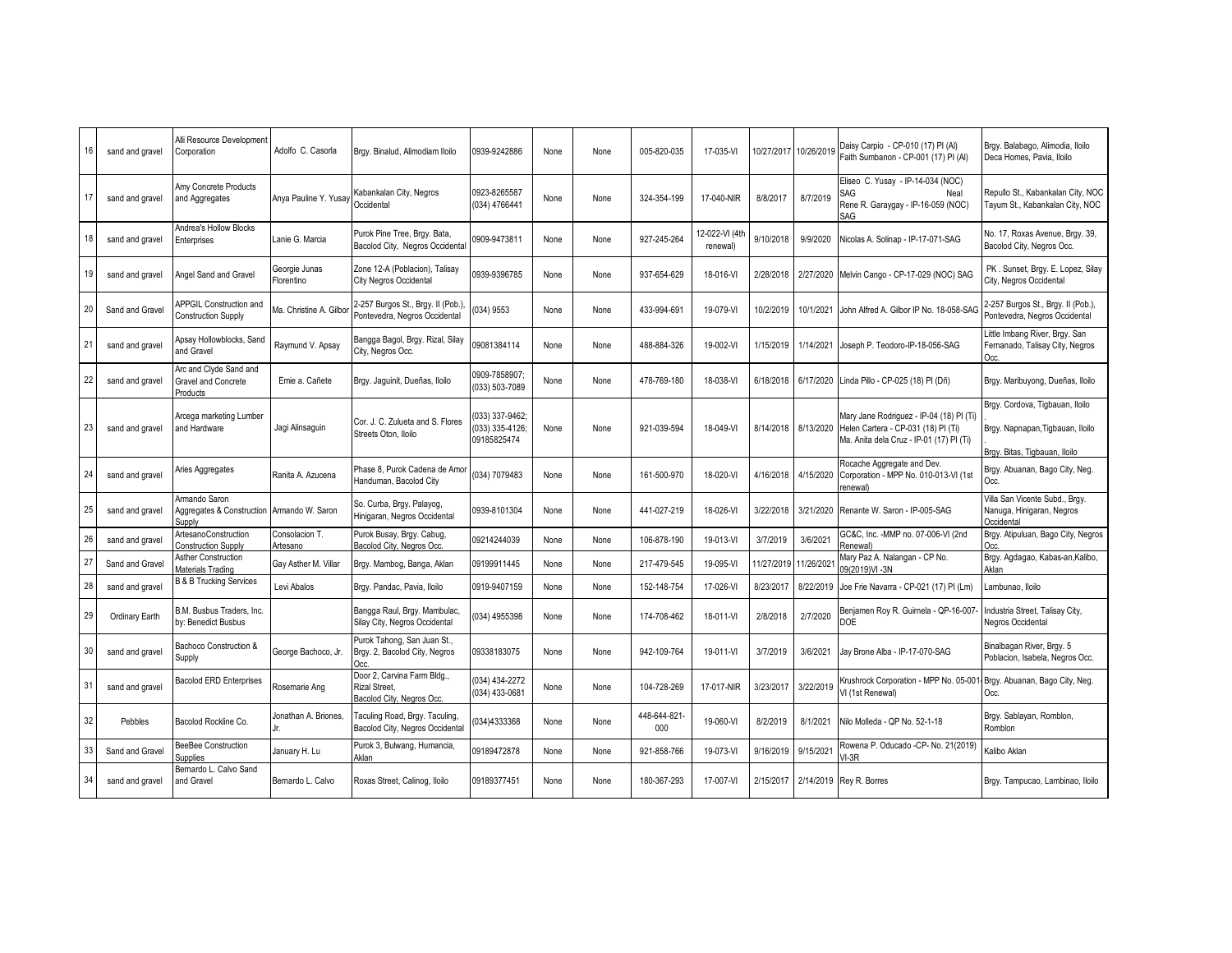| 35 | sand and gravel                                | <b>Bethany Housing Works</b><br>Construction, Inc.    | Helen R. Koh                        | Rizal Street, Valladolid, Negros<br>Occidental                                   | (034) 4767890                     | None | None | 006-848-914-<br>$000 -$ | 17-041-NIR                 | 8/23/2017 | 8/22/2019 | Krushrock Corporation - MPP No. 05-001<br>VI (1st Renewal)                                                             | - Brgy. Abuanan, Bago City, Neg.<br>Occ.                     |
|----|------------------------------------------------|-------------------------------------------------------|-------------------------------------|----------------------------------------------------------------------------------|-----------------------------------|------|------|-------------------------|----------------------------|-----------|-----------|------------------------------------------------------------------------------------------------------------------------|--------------------------------------------------------------|
| 36 | sand and gravel                                | Binjo Construction &<br>Supply                        | Bobby B. Badiango                   | Azucena Street, Brgy. Poblacion<br>Concepcion, Iloilo                            | 0998-9862861                      | None | None | 903-611-111             | 17-031-VI                  | 9/27/2017 | 9/26/2019 | Evelyn Calvo - CP-038 (17) PI (Ca); Joe<br>Frie Navarra - CP-021 (17) PI (Lm);<br>Reymar Lamasan - CP-031- (17) PI Dñ) | Calinog., Iloilo                                             |
| 37 | sand and gravel                                | Bombay Trucking and<br><b>Hauling Services</b>        | Florencio Peñaflorida               | Brgy. Amamoros, Potota, Iloilo                                                   | 0999-8475892<br>0908-6048719      | None | None | 424-727-595             | 18-017-VI                  | 3/2/2018  | 3/1/2020  | Jocelyn Belmonte - CP019 (18) PI (Dñ)                                                                                  | Brgy. Bagongbong, Dueñas, Iloilo                             |
| 38 | sand and gravel                                | Borres Hollowblocks and<br>Construction Supply        | Rey R. Borres                       | Fampucao, Lambunao, Iloilo                                                       | 09996538155                       | None | None | 198-251-892             | 19-041-VI                  | 5/20/2019 | 5/19/2021 | Rogelio Solania- CP-061 (18)Pl(Jn)                                                                                     | A. Nobleza St., Janiuay, Iloilo                              |
| 39 | Sand and Gravel<br>and Boulders/Armor<br>Rocks | Bright Eagle Hauling<br>Services                      | Raul T. Jamisolamin                 | Felix Gorriceta Ave. Balabaq<br>Pavia, Iloilo                                    | 09652857705                       | None | None | 105-107-687             | 19-062-VI                  | 8/6/2019  | 8/5/2021  | Rogelio Paredes - MGS-2016-010 and<br>Rogero L. MartinezMGS-2017-001                                                   | ibertad, Antique/ Brgy. Takas,<br>Valderama, Antique         |
| 40 | sand and gravel                                | <b>B-SEG Sand and Gravel</b><br>by: Benjie Garcia     | Eleonor M. Olegario                 | Purok San Jose, Brgy. Alijis,<br>Bacolod City, Negros Occidental                 | 0923-6867895                      | None | None | 196-812-178             | 10-025-VI (4th<br>Renewal) | 9/10/2018 | 9/9/2020  | Krushrock Corporation - MPP No. 05-001<br>VI (1st Renewal)                                                             | - Brgy. Abuanan, Bago City, Neg.<br>Occ.                     |
| 41 | sand and gravel                                | <b>CAMCU Construction and</b><br>Supplies             | Ronilo Camarista                    | Brgy. Buga, Leon, Iloilo                                                         | 033-3236337                       | None | None | 140-493-103             | 18-007-VI                  | 2/8/2018  | 2/7/2020  | Vipresa S. Cantara - IP-02 (17) PI (LN)<br>Josie May Casañares - CP -037 (17) Pl                                       | Leon, Iloilo<br>San Joaquin, Iloilo                          |
| 42 | sand and gravel                                | Cango Sand, Gravel and<br><b>Hollowblocks Factory</b> | Melvin Cango                        | Bga. Palamunitan, Brgy.<br>Guinhalaran,<br>Silay City, Negros Occidental         | 0908-1841154                      | None | None | 275-055-631             | 14-022-VI<br>(2nd Renewal) | 11/7/2018 | 11/6/2020 | Edgar dela Fuente - CP-18-012 SAG                                                                                      | Mabini St. Cadiz City, Negros Occ.                           |
| 43 | sand and gravel                                | CDG Aggregates                                        | Chrisopherson C.<br>Galapino        | Purok Sawmill 2, Brgy. Bata,<br>Bacolod City, Negros Occ.                        | none                              | None | None | 924-374-870             | 19-010-VI                  | 3/5/2019  | 3/4/2021  | GC&C, Inc. -MMP no. 07-006-VI (2nd<br>Renewal)                                                                         | Brgy. Atipuluan, Bago City, Negros<br>Occ.                   |
| 44 | sand and gravel                                | Cervañez Hollow Blocks.<br>Sand and Gravel            | <b>Fatimah Moncatar</b><br>Cervañez | Purok Busay, Brgy. Cabug,<br><b>Bacolod City</b>                                 | (034) 457-7084;<br>09092073395    | None | None | 934-550-752             | 17-034-NIR                 | 6/19/2017 | 6/18/2019 | Rocache Aggregate and Dev.<br>Corporation - MPP No. 010-013-VI (1st<br>enewal)                                         | Brgy. Abuanan, Bago City, Neg.<br>Occ.                       |
| 45 | Copper Ore /<br>Concentrate                    | Chan and Lee -TIC Dev't.<br>Corp.                     | Jonato N. Chan                      | Purok 3, Natumolan, Tagoloan,<br>Misamis Oriental                                | (088)8610178/<br>09778029524      | None | None | 185-764-127             | 19-012-VI                  | 3/7/2019  | 3/6/2021  | National Mines and Allied Workers Union<br>NAMAWU Local 103)                                                           | Brgy. San Jose, Sipalay City,<br>Negros Occ.                 |
| 46 | sand and gravel                                | Chanel's Builders and<br>Construction Supply Corp.    | Ronel R. Uy                         | Block 58, lot 1, Capitol Village,<br>Brgy. Granada, Bacolod City,<br>Nearos Occ. | 09224237746                       | None | None | 927-247-618             | 19-040-VI                  | 5/14/2019 | 5/13/2021 | GC&C, Inc. -MMP no. 07-006-VI (2nd<br>Renewal)                                                                         | Brgy. Atipuluan, Bago City, Negros<br>Occ.                   |
| 47 | sand and gravel                                | CHH Aggregates                                        | Carlos H. Hagad                     | Brgy. Mailum, Bago City<br>Negros Occidental                                     | 09328503791                       | None | None | 419-116-410             | 17-066-NIR                 | 12/6/2017 | 12/5/2019 | Melvin Cango - CP-15-030 (NOC) SAG                                                                                     | Brgy. Guinhalaran, Silay City                                |
| 48 | sand and gravel                                | Chloe Construciton and<br>Supply                      | Lowela B. Solis                     | Lot 3-C, Efigenio, Lizares Street,<br><b>Talisay City, Negros Occidentl</b>      | 09427473177                       | None | None | 945-551-639             | 18-031-VI                  | 4/17/2018 | 4/16/2020 | Stockmont Aggreagtes and Construction<br>Supply - CA No. 17-067-NIR                                                    | PJL Building, Lopez Jaena Street,<br><b>Bacolod City</b>     |
| 49 | Sand and Gravel                                | Christine's Sand and<br>Gravel Quarrying              | Christine Beverly M.<br>Catalan     | Brgy. Pader, Dueñas, Iloilo                                                      | 09093567144                       | None | None | 272-789-565             | 19-061-VI                  | 8/5/2019  | 8/4/2021  | Ma. Gemma D' Souza CP-001 (19) Pl<br>Dn)                                                                               | Brgy. Pader, Dueñas, Iloilo                                  |
| 50 | sand and gravel                                | CLG Commercial Corp.                                  | Marianito G. Gavieta,               | Araneta St., Brgy. Pahanocoy,<br>Bacolod City, Negros Occ.                       | (034) 444-2520/<br>(034) 704-3420 | None | None | 293-496-177             | 19-050-VI                  | 6/10/2019 | 6/9/2021  | <b>Krushrock Corporation - MPP No. 05-001</b><br>VI (1st Renewal)                                                      | Brgy. Abuanan, Bago City, Neg.<br>Occ.                       |
| 51 | sand and gravel                                | <b>CLG Commercial</b><br>Corporation                  | Nida L. Gavieta                     | Araneta St., Pahanocoy, Bacolod<br>City                                          | (034) 704-3420;<br>(034) 444-2520 | None | None | 293-496-177             | 17-024-NIR                 | 5/4/2017  | 5/3/2019  | Krushrock Corporation - MPP No. 05-00<br>VI (1st Renewal)                                                              | Brgy. Abuanan, Bago City, Neg.<br>Occ.                       |
| 52 | sand and gravel                                | Cloma's Enterprises                                   | Felma V. Cloma                      | Brgy. Tabucan, Cabatuan, Iloilo                                                  | 09985690247/09<br>72352700        | None | None | 928-723-878             | 19-029-VI                  | 4/16/2019 | 4/15/2021 | Rogelio Solania- CP-061 (18)Pl(Jn)                                                                                     | Brgy. Danao, Januiay, Iloilo                                 |
| 53 | Sand and Gravel                                | Coching Enterprises                                   | Ariel T. Coching                    | Carillo St., Poblacion,<br>Numancia, Aklan                                       | 09177992850                       | None | None | 114-281-959             | 19-078-VI                  | 10/2/2019 | 10/1/2021 | /ictor L. Fernandez - CP no. 12 (2019)<br>$VI-3N$                                                                      | Brgy. Pob., Lezo, Aklan                                      |
| 54 | Sand and Gravel                                | Cookie & Kids Sand and<br>Gravel Trading              | Arnie D. Benedicto                  | Had. Normandia, Gaston, Brgy.<br>Guinhalaran, Silay City, Negros<br>Occidental   | (034) 4952954                     | None | None | 290-745-474             | 19-082-VI                  |           |           | 10/14/2019 10/13/2021 Alex D. Gonzales - CP-19-004-SAG                                                                 | 2nd Road, Hope Village, Brgy. I,<br>EB Magalona, Negros Occ. |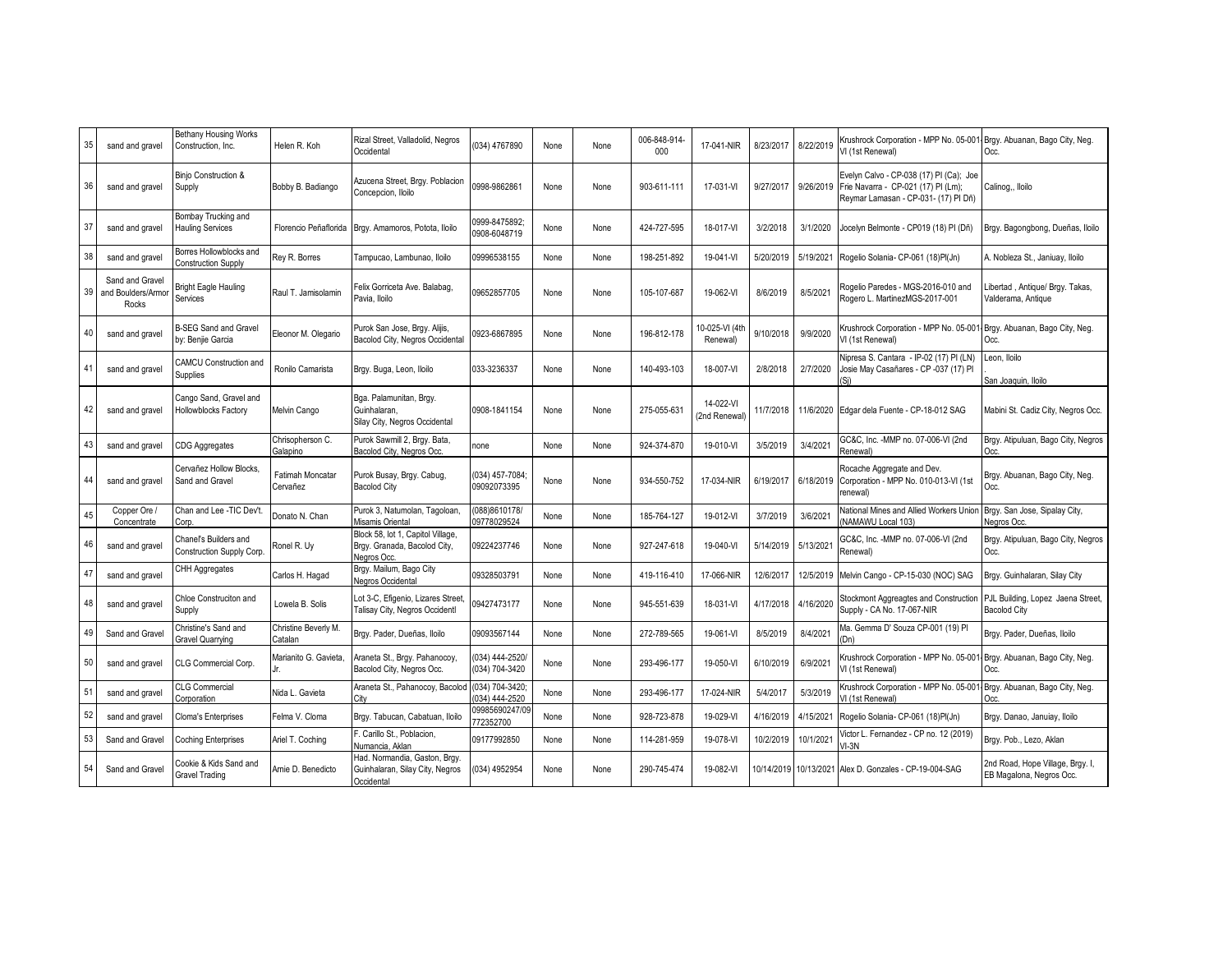| CRG Sand and Gravel and<br>Jesus Joloro - CP-044 (18) PI (Jn)<br>Brgy. Tamu-an, Janiuay, Iloilo<br>16-036-VI<br>Cristopher Rey<br>(033) 530-9330;<br>56<br>949-347-168<br>11/7/2018<br>11/6/2020<br><b>Construction Supplies</b><br>I.G. Sand & Gravel & Const. Supplies<br>sand and gravel<br>Brgy. Tolarucan, Mina, Iloilo<br>None<br>None<br>(033) 509-9329<br>Grabato<br>(1st Renewal)<br>CP-052 (18) PI(AI)<br>Brgy. Mambawi, Alimodian, Ilolo<br>Janiauy, Iloilo<br>NTS San Antonio Res. Mgt., Inc. - IP-02<br>Cross Road Concrete<br>(033) 396-1797:<br>16) PI (Jn)<br>57<br>09106144263<br>168-263-146<br>18-037-VI<br>6/17/2020<br>sand and gravel<br>Products<br>Joel Brazas<br>Jalaud Norte, Zarraga, Iloilo<br>None<br>6/18/2018<br>None<br>ambunao, Iloilo<br>Augustos Gonzales - IP-03 (16) PI (Lm)<br>09209149294<br>Merlyn Fama - QP-17-002 (AI)<br>Alimodian, Iloilo<br>Howard Kent S.<br>58<br><b>CSF Sand and Gravel</b><br>Brgy. Jaguinit, Dueñas, Iloilo<br>0920-2195171<br>485-048-500<br>17-036-VI<br>11/28/2017<br>11/27/2019<br>Irene Banate - CP-033 (17) PI (Dñ)<br>sand and gravel<br>None<br>Batuan, Dueñas, Iloilo<br>None<br>French<br><b>Cynfor Construction</b><br>0929-2878535:<br>Dahlia Street, Brgy. Villamonte,<br>Krushrock Corporation - MPP No. 05-001<br>Brgy. Abuanan, Bago City, Neg.<br>59<br>909-342-259<br>17-045-NIR<br>9/8/2017<br>9/7/2019<br>Dennis S. Gumabong<br>None<br>sand and gravel<br>Supply<br>None<br>0948-3628393<br>Bacolod City, Negros Occidental<br>VI (1st Renewal)<br>Occ.<br>Brgy. Cunaron, Lambunao,<br>3296934<br>Eduardo Leonida - CP-005 (19) Pl (Ln)<br>60<br>122-003-702<br>19-038-VI<br>5/9/2019<br>5/8/2021<br>sand and gravel<br>Damasco Marketing<br>Nathaniel H. Damasco<br>Brgy. Ungka 1, Pavia, Iloilo<br>None<br>None<br>3296458<br>Emerson Cejalvo - CP- 068(18)PI (Jn)<br>Jaro. Iloilo Citv<br>Desmond Construction<br>Brgy. Haguinit, La Carlota City<br>61<br>09284608824<br>924-328-566<br>18-023-VI<br>3/12/2018<br>3/11/2020<br>Glelo G. Montes - CP-18-027-SAG<br>sand and gravel<br>Nomar A. Abasquez<br>None<br>None<br>Supply<br>Negros Occidental<br>Occidental<br>DFH Aggregates and<br>Dirk Francis r.<br>Brgy. Cagamutan Norte,<br>62<br>033-3961429<br>274-216-756<br>18-040-VI<br>6/18/2018<br>6/17/2020<br>sand and gravel<br>Benny Ladines - CP-033 (18) PI (Dn)<br>None<br>None<br><b>Construction Supply</b><br><b>Hosillios</b><br>eganes, Iloilo<br>Brgy. Caduha-an, Cadiz City,<br>Brgy. Luna, Cadiz City,<br>63<br>Dina's Sand and Grave<br>Dina delos Santos<br>09483628393<br>937-332-519<br>17-049-NIR<br>10/4/2017<br>10/3/2019<br>Dina B. delos Santos - CP-17-021-SAG<br>sand and gravel<br>None<br>None<br>Negros Occidental<br>Negros Occidental<br>DL Concrrete Hollow<br>Aimee Paz Lamasan - CP-025 (17) PI<br>64<br>9/3/2019<br><b>Blocks Making</b><br>Donn Lamasa<br>Poblacion D., Dueñas, Iloilo<br>09478910293<br>932-439-202<br>17-027-VI<br>9/4/2017<br>Poblacion D. Dueñas, Iloilo<br>sand and gravel<br>None<br>None<br>(Dñ)<br>Ordinary Earth<br>DODO Arman Hardware &<br>Purok Malipayon, Brgy. Iglau-an,<br>65<br>5/23/2019<br>Arman C. Colalio<br>477-426-417<br>19-044-VI<br>5/22/2021<br>Rose P. Baja - QP -18-007-DOE<br>Quarry/Filling<br>Estefania, Bacolod City, Negros<br>none<br>None<br>None<br>Const. Supply Enterprises<br>Murcia, Negros Occ.<br>Materials<br>Occ.<br>Don Franz Decorative<br>St. Vincent Street, Brgy. Tangub,<br>So. Glumyum, Brgy. Sablayan<br>66<br>09469689895<br>432-939-638<br>17-025-NIR<br>5/4/2017<br>5/3/2019<br>Eutiqui Fallaria - QP No. ROM 043-1-16<br>sand and gravel<br><b>Materials</b><br>Don Franz Antipuesto<br>None<br>None<br>Bacolod City, Negros Occ.<br>Romblon<br>Double J Builders and<br>Rizal Street, Brgy. Tolarucan<br>Ramona Legayada - CP-017 (17) Pl<br>67<br>reneo E. Grabato II<br>921-041-493<br>17-017-VI<br>6/5/2017<br>6/4/2019<br>Brgy. Misi, Lambunao, Iloilo<br>sand and gravel<br>None<br>None<br>Construction<br>Mina, Iloilo<br> m <br>Sand and<br>Double N. Sand and<br>Blk. 14, L8, Villa Carolina Village,<br>Varlito Demos, Jr. CP-62(19) PI (Dñ)<br>68<br>09183290840<br>199-299-298<br>19-089-VI<br>11/11/2019 11/10/202<br>Gravel/Quarry<br>Nestor D. Lagos<br>None<br>Brgy. Cabudian, Dueñas, Iloilo<br>Gravel & Construction<br>None<br>Caingin, Lapaz, Iloilo City<br>and Crispin Danay QP-17-007 (Bv)<br><b>Materials</b><br>Services<br>Sand and Gravel.<br>NTS San Antonio Res. Mgt., Inc. - IP-02<br>Damires, Janiuay, Iloilo<br>0927-2643234;<br>Hydrated Lime,<br>Dragon Mineral Livelihood<br>69<br>006-228-022<br>18-013-VI<br>3/2/2018<br>3/1/2020<br>Danilo M. Lamparero<br>McLain, Buenavista, Guimaras<br>None<br>None<br>(16) PI (Jn)<br>Ely<br>09228301886<br>Quicklime. Limestone Corporation<br>Joy Japitana - QP-002-2017 (B)<br>Mabini, Buenavista, Guimaras<br>& Agricultural Lime<br>San Juan Street, Sto. Niño, Brgy<br>034)708-5354<br>DTOTO Builders &<br>12-032-VI<br>Krushrock Corporation - MPP No. 05-001<br>Brgy. Abuanan, Bago City, Neg.<br>70<br>George N. Bachoco<br>942-109-764<br>11/7/2018<br>11/6/2020<br>sand and gravel<br>Bacolod City,<br>None<br>None<br>Construction Supply. Inc.<br>(034)435-1400<br>3rd Renewal<br>VI (1st Renewal)<br>Occ.<br>Negros Occ.<br>Brgy. Matab-ang, Talisay City,<br>034-4761570;<br><b>DVS Construction Supplies</b><br>71<br>Samuel M. Siote<br>266-434-976<br>18-004-VI<br>1/23/2018<br>Ma. Teresa J. Golez - IP-17-009-SAG<br>sand and gravel<br>None<br>1/22/2020<br>None<br>034-7029203<br>and Services<br>Negros Occidental<br>E. Geneblaza Hollowblocks<br>Brgy. Sipitan-Badiang, Guimbal,<br>Ernesto G.<br>72<br>09985525865<br>496-922-991<br>19-068-VI<br>8/28/2019<br>8/27/2021<br>loevani Gotera -CP-046 (19)PI(Gu)<br>Sand and Gravel<br>None<br>None<br>Geneblaza, Jr.<br>lloilo<br>Factory<br>E.A. Didulo Hollow Blocks<br>Romerto Domejes Jr. - CP-008(19)PI<br>73<br>471-686-723<br>19-021-VI<br>3/31/2021<br>Analou Didulo<br>Brgy. Mali-ao, Pavia, Iloilo<br>09982830535<br>4/1/2019<br>sand and gravel<br>None<br>None<br>Brgy. Mali-ao, Pavia, Iloilo<br>Cb)<br>Enterpsises<br>EBP Hollowblocks Sand &<br>Ma. Eden Demos<br>Catalan Subd., Capuling,<br>74<br>Sand and Gravel<br>09202195171<br>908-385-391<br>19-072-VI<br>9/12/2019<br>9/11/2021<br>None<br>Geraldine Harder - CP-048 (19) PI (Dñ)<br>Sara Road, Passi, Iloilo City<br>None<br>Dueñas, Iloilo<br>Gravel<br>Pedregosa | 55 | sand and gravel | <b>Crescense Construction</b><br><b>Supplies</b> | Crescence P. Carpio | Brgy. Balabago, Alimodian, Iloilo | 0921-2331681 | None | None | 485-952-502 | 17-034-VI | 10/27/2017 | 10/26/2019 Daisy Carpio - CP-010 (17) PI (Al) | Brgy. Balabago, Alimodia, Iloilo     |
|-------------------------------------------------------------------------------------------------------------------------------------------------------------------------------------------------------------------------------------------------------------------------------------------------------------------------------------------------------------------------------------------------------------------------------------------------------------------------------------------------------------------------------------------------------------------------------------------------------------------------------------------------------------------------------------------------------------------------------------------------------------------------------------------------------------------------------------------------------------------------------------------------------------------------------------------------------------------------------------------------------------------------------------------------------------------------------------------------------------------------------------------------------------------------------------------------------------------------------------------------------------------------------------------------------------------------------------------------------------------------------------------------------------------------------------------------------------------------------------------------------------------------------------------------------------------------------------------------------------------------------------------------------------------------------------------------------------------------------------------------------------------------------------------------------------------------------------------------------------------------------------------------------------------------------------------------------------------------------------------------------------------------------------------------------------------------------------------------------------------------------------------------------------------------------------------------------------------------------------------------------------------------------------------------------------------------------------------------------------------------------------------------------------------------------------------------------------------------------------------------------------------------------------------------------------------------------------------------------------------------------------------------------------------------------------------------------------------------------------------------------------------------------------------------------------------------------------------------------------------------------------------------------------------------------------------------------------------------------------------------------------------------------------------------------------------------------------------------------------------------------------------------------------------------------------------------------------------------------------------------------------------------------------------------------------------------------------------------------------------------------------------------------------------------------------------------------------------------------------------------------------------------------------------------------------------------------------------------------------------------------------------------------------------------------------------------------------------------------------------------------------------------------------------------------------------------------------------------------------------------------------------------------------------------------------------------------------------------------------------------------------------------------------------------------------------------------------------------------------------------------------------------------------------------------------------------------------------------------------------------------------------------------------------------------------------------------------------------------------------------------------------------------------------------------------------------------------------------------------------------------------------------------------------------------------------------------------------------------------------------------------------------------------------------------------------------------------------------------------------------------------------------------------------------------------------------------------------------------------------------------------------------------------------------------------------------------------------------------------------------------------------------------------------------------------------------------------------------------------------------------------------------------------------------------------------------------------------------------------------------------------------------------------------------------------------------------------------------------------------------------------------------------------------------------------------------------------------------------------------------------------------------------------------------------------------------------------------------------------------------------------------------------------------------------------------------------------------------------------------------------------------------------------------------------------------------------------------------------------------------------------------------------------------------------------------------------------------------------------------------------------------------------------------------------------------------------------------------------------------------------------------------------------------------------------------------------------------------------------------------------------------------------------------------------------------------------------------------------------------------------------------------------------------------------------------------------------------------------------------------------------|----|-----------------|--------------------------------------------------|---------------------|-----------------------------------|--------------|------|------|-------------|-----------|------------|-----------------------------------------------|--------------------------------------|
|                                                                                                                                                                                                                                                                                                                                                                                                                                                                                                                                                                                                                                                                                                                                                                                                                                                                                                                                                                                                                                                                                                                                                                                                                                                                                                                                                                                                                                                                                                                                                                                                                                                                                                                                                                                                                                                                                                                                                                                                                                                                                                                                                                                                                                                                                                                                                                                                                                                                                                                                                                                                                                                                                                                                                                                                                                                                                                                                                                                                                                                                                                                                                                                                                                                                                                                                                                                                                                                                                                                                                                                                                                                                                                                                                                                                                                                                                                                                                                                                                                                                                                                                                                                                                                                                                                                                                                                                                                                                                                                                                                                                                                                                                                                                                                                                                                                                                                                                                                                                                                                                                                                                                                                                                                                                                                                                                                                                                                                                                                                                                                                                                                                                                                                                                                                                                                                                                                                                                                                                                                                                                                                                                                                                                                                                                                                                                                                                                                                                                                             |    |                 |                                                  |                     |                                   |              |      |      |             |           |            |                                               |                                      |
|                                                                                                                                                                                                                                                                                                                                                                                                                                                                                                                                                                                                                                                                                                                                                                                                                                                                                                                                                                                                                                                                                                                                                                                                                                                                                                                                                                                                                                                                                                                                                                                                                                                                                                                                                                                                                                                                                                                                                                                                                                                                                                                                                                                                                                                                                                                                                                                                                                                                                                                                                                                                                                                                                                                                                                                                                                                                                                                                                                                                                                                                                                                                                                                                                                                                                                                                                                                                                                                                                                                                                                                                                                                                                                                                                                                                                                                                                                                                                                                                                                                                                                                                                                                                                                                                                                                                                                                                                                                                                                                                                                                                                                                                                                                                                                                                                                                                                                                                                                                                                                                                                                                                                                                                                                                                                                                                                                                                                                                                                                                                                                                                                                                                                                                                                                                                                                                                                                                                                                                                                                                                                                                                                                                                                                                                                                                                                                                                                                                                                                             |    |                 |                                                  |                     |                                   |              |      |      |             |           |            |                                               |                                      |
|                                                                                                                                                                                                                                                                                                                                                                                                                                                                                                                                                                                                                                                                                                                                                                                                                                                                                                                                                                                                                                                                                                                                                                                                                                                                                                                                                                                                                                                                                                                                                                                                                                                                                                                                                                                                                                                                                                                                                                                                                                                                                                                                                                                                                                                                                                                                                                                                                                                                                                                                                                                                                                                                                                                                                                                                                                                                                                                                                                                                                                                                                                                                                                                                                                                                                                                                                                                                                                                                                                                                                                                                                                                                                                                                                                                                                                                                                                                                                                                                                                                                                                                                                                                                                                                                                                                                                                                                                                                                                                                                                                                                                                                                                                                                                                                                                                                                                                                                                                                                                                                                                                                                                                                                                                                                                                                                                                                                                                                                                                                                                                                                                                                                                                                                                                                                                                                                                                                                                                                                                                                                                                                                                                                                                                                                                                                                                                                                                                                                                                             |    |                 |                                                  |                     |                                   |              |      |      |             |           |            |                                               |                                      |
|                                                                                                                                                                                                                                                                                                                                                                                                                                                                                                                                                                                                                                                                                                                                                                                                                                                                                                                                                                                                                                                                                                                                                                                                                                                                                                                                                                                                                                                                                                                                                                                                                                                                                                                                                                                                                                                                                                                                                                                                                                                                                                                                                                                                                                                                                                                                                                                                                                                                                                                                                                                                                                                                                                                                                                                                                                                                                                                                                                                                                                                                                                                                                                                                                                                                                                                                                                                                                                                                                                                                                                                                                                                                                                                                                                                                                                                                                                                                                                                                                                                                                                                                                                                                                                                                                                                                                                                                                                                                                                                                                                                                                                                                                                                                                                                                                                                                                                                                                                                                                                                                                                                                                                                                                                                                                                                                                                                                                                                                                                                                                                                                                                                                                                                                                                                                                                                                                                                                                                                                                                                                                                                                                                                                                                                                                                                                                                                                                                                                                                             |    |                 |                                                  |                     |                                   |              |      |      |             |           |            |                                               |                                      |
|                                                                                                                                                                                                                                                                                                                                                                                                                                                                                                                                                                                                                                                                                                                                                                                                                                                                                                                                                                                                                                                                                                                                                                                                                                                                                                                                                                                                                                                                                                                                                                                                                                                                                                                                                                                                                                                                                                                                                                                                                                                                                                                                                                                                                                                                                                                                                                                                                                                                                                                                                                                                                                                                                                                                                                                                                                                                                                                                                                                                                                                                                                                                                                                                                                                                                                                                                                                                                                                                                                                                                                                                                                                                                                                                                                                                                                                                                                                                                                                                                                                                                                                                                                                                                                                                                                                                                                                                                                                                                                                                                                                                                                                                                                                                                                                                                                                                                                                                                                                                                                                                                                                                                                                                                                                                                                                                                                                                                                                                                                                                                                                                                                                                                                                                                                                                                                                                                                                                                                                                                                                                                                                                                                                                                                                                                                                                                                                                                                                                                                             |    |                 |                                                  |                     |                                   |              |      |      |             |           |            |                                               | Iloilo./Dolmax Subd. Brgy. Camalig,  |
|                                                                                                                                                                                                                                                                                                                                                                                                                                                                                                                                                                                                                                                                                                                                                                                                                                                                                                                                                                                                                                                                                                                                                                                                                                                                                                                                                                                                                                                                                                                                                                                                                                                                                                                                                                                                                                                                                                                                                                                                                                                                                                                                                                                                                                                                                                                                                                                                                                                                                                                                                                                                                                                                                                                                                                                                                                                                                                                                                                                                                                                                                                                                                                                                                                                                                                                                                                                                                                                                                                                                                                                                                                                                                                                                                                                                                                                                                                                                                                                                                                                                                                                                                                                                                                                                                                                                                                                                                                                                                                                                                                                                                                                                                                                                                                                                                                                                                                                                                                                                                                                                                                                                                                                                                                                                                                                                                                                                                                                                                                                                                                                                                                                                                                                                                                                                                                                                                                                                                                                                                                                                                                                                                                                                                                                                                                                                                                                                                                                                                                             |    |                 |                                                  |                     |                                   |              |      |      |             |           |            |                                               | Brgy. Recreo, Pontevedra, Negros     |
|                                                                                                                                                                                                                                                                                                                                                                                                                                                                                                                                                                                                                                                                                                                                                                                                                                                                                                                                                                                                                                                                                                                                                                                                                                                                                                                                                                                                                                                                                                                                                                                                                                                                                                                                                                                                                                                                                                                                                                                                                                                                                                                                                                                                                                                                                                                                                                                                                                                                                                                                                                                                                                                                                                                                                                                                                                                                                                                                                                                                                                                                                                                                                                                                                                                                                                                                                                                                                                                                                                                                                                                                                                                                                                                                                                                                                                                                                                                                                                                                                                                                                                                                                                                                                                                                                                                                                                                                                                                                                                                                                                                                                                                                                                                                                                                                                                                                                                                                                                                                                                                                                                                                                                                                                                                                                                                                                                                                                                                                                                                                                                                                                                                                                                                                                                                                                                                                                                                                                                                                                                                                                                                                                                                                                                                                                                                                                                                                                                                                                                             |    |                 |                                                  |                     |                                   |              |      |      |             |           |            |                                               | Brgy. Bagongbong, Dueñas, Iloilo     |
|                                                                                                                                                                                                                                                                                                                                                                                                                                                                                                                                                                                                                                                                                                                                                                                                                                                                                                                                                                                                                                                                                                                                                                                                                                                                                                                                                                                                                                                                                                                                                                                                                                                                                                                                                                                                                                                                                                                                                                                                                                                                                                                                                                                                                                                                                                                                                                                                                                                                                                                                                                                                                                                                                                                                                                                                                                                                                                                                                                                                                                                                                                                                                                                                                                                                                                                                                                                                                                                                                                                                                                                                                                                                                                                                                                                                                                                                                                                                                                                                                                                                                                                                                                                                                                                                                                                                                                                                                                                                                                                                                                                                                                                                                                                                                                                                                                                                                                                                                                                                                                                                                                                                                                                                                                                                                                                                                                                                                                                                                                                                                                                                                                                                                                                                                                                                                                                                                                                                                                                                                                                                                                                                                                                                                                                                                                                                                                                                                                                                                                             |    |                 |                                                  |                     |                                   |              |      |      |             |           |            |                                               |                                      |
|                                                                                                                                                                                                                                                                                                                                                                                                                                                                                                                                                                                                                                                                                                                                                                                                                                                                                                                                                                                                                                                                                                                                                                                                                                                                                                                                                                                                                                                                                                                                                                                                                                                                                                                                                                                                                                                                                                                                                                                                                                                                                                                                                                                                                                                                                                                                                                                                                                                                                                                                                                                                                                                                                                                                                                                                                                                                                                                                                                                                                                                                                                                                                                                                                                                                                                                                                                                                                                                                                                                                                                                                                                                                                                                                                                                                                                                                                                                                                                                                                                                                                                                                                                                                                                                                                                                                                                                                                                                                                                                                                                                                                                                                                                                                                                                                                                                                                                                                                                                                                                                                                                                                                                                                                                                                                                                                                                                                                                                                                                                                                                                                                                                                                                                                                                                                                                                                                                                                                                                                                                                                                                                                                                                                                                                                                                                                                                                                                                                                                                             |    |                 |                                                  |                     |                                   |              |      |      |             |           |            |                                               |                                      |
|                                                                                                                                                                                                                                                                                                                                                                                                                                                                                                                                                                                                                                                                                                                                                                                                                                                                                                                                                                                                                                                                                                                                                                                                                                                                                                                                                                                                                                                                                                                                                                                                                                                                                                                                                                                                                                                                                                                                                                                                                                                                                                                                                                                                                                                                                                                                                                                                                                                                                                                                                                                                                                                                                                                                                                                                                                                                                                                                                                                                                                                                                                                                                                                                                                                                                                                                                                                                                                                                                                                                                                                                                                                                                                                                                                                                                                                                                                                                                                                                                                                                                                                                                                                                                                                                                                                                                                                                                                                                                                                                                                                                                                                                                                                                                                                                                                                                                                                                                                                                                                                                                                                                                                                                                                                                                                                                                                                                                                                                                                                                                                                                                                                                                                                                                                                                                                                                                                                                                                                                                                                                                                                                                                                                                                                                                                                                                                                                                                                                                                             |    |                 |                                                  |                     |                                   |              |      |      |             |           |            |                                               | B8121 Jesusa Heights Subd. Brgy.     |
|                                                                                                                                                                                                                                                                                                                                                                                                                                                                                                                                                                                                                                                                                                                                                                                                                                                                                                                                                                                                                                                                                                                                                                                                                                                                                                                                                                                                                                                                                                                                                                                                                                                                                                                                                                                                                                                                                                                                                                                                                                                                                                                                                                                                                                                                                                                                                                                                                                                                                                                                                                                                                                                                                                                                                                                                                                                                                                                                                                                                                                                                                                                                                                                                                                                                                                                                                                                                                                                                                                                                                                                                                                                                                                                                                                                                                                                                                                                                                                                                                                                                                                                                                                                                                                                                                                                                                                                                                                                                                                                                                                                                                                                                                                                                                                                                                                                                                                                                                                                                                                                                                                                                                                                                                                                                                                                                                                                                                                                                                                                                                                                                                                                                                                                                                                                                                                                                                                                                                                                                                                                                                                                                                                                                                                                                                                                                                                                                                                                                                                             |    |                 |                                                  |                     |                                   |              |      |      |             |           |            |                                               |                                      |
|                                                                                                                                                                                                                                                                                                                                                                                                                                                                                                                                                                                                                                                                                                                                                                                                                                                                                                                                                                                                                                                                                                                                                                                                                                                                                                                                                                                                                                                                                                                                                                                                                                                                                                                                                                                                                                                                                                                                                                                                                                                                                                                                                                                                                                                                                                                                                                                                                                                                                                                                                                                                                                                                                                                                                                                                                                                                                                                                                                                                                                                                                                                                                                                                                                                                                                                                                                                                                                                                                                                                                                                                                                                                                                                                                                                                                                                                                                                                                                                                                                                                                                                                                                                                                                                                                                                                                                                                                                                                                                                                                                                                                                                                                                                                                                                                                                                                                                                                                                                                                                                                                                                                                                                                                                                                                                                                                                                                                                                                                                                                                                                                                                                                                                                                                                                                                                                                                                                                                                                                                                                                                                                                                                                                                                                                                                                                                                                                                                                                                                             |    |                 |                                                  |                     |                                   |              |      |      |             |           |            |                                               |                                      |
|                                                                                                                                                                                                                                                                                                                                                                                                                                                                                                                                                                                                                                                                                                                                                                                                                                                                                                                                                                                                                                                                                                                                                                                                                                                                                                                                                                                                                                                                                                                                                                                                                                                                                                                                                                                                                                                                                                                                                                                                                                                                                                                                                                                                                                                                                                                                                                                                                                                                                                                                                                                                                                                                                                                                                                                                                                                                                                                                                                                                                                                                                                                                                                                                                                                                                                                                                                                                                                                                                                                                                                                                                                                                                                                                                                                                                                                                                                                                                                                                                                                                                                                                                                                                                                                                                                                                                                                                                                                                                                                                                                                                                                                                                                                                                                                                                                                                                                                                                                                                                                                                                                                                                                                                                                                                                                                                                                                                                                                                                                                                                                                                                                                                                                                                                                                                                                                                                                                                                                                                                                                                                                                                                                                                                                                                                                                                                                                                                                                                                                             |    |                 |                                                  |                     |                                   |              |      |      |             |           |            |                                               |                                      |
|                                                                                                                                                                                                                                                                                                                                                                                                                                                                                                                                                                                                                                                                                                                                                                                                                                                                                                                                                                                                                                                                                                                                                                                                                                                                                                                                                                                                                                                                                                                                                                                                                                                                                                                                                                                                                                                                                                                                                                                                                                                                                                                                                                                                                                                                                                                                                                                                                                                                                                                                                                                                                                                                                                                                                                                                                                                                                                                                                                                                                                                                                                                                                                                                                                                                                                                                                                                                                                                                                                                                                                                                                                                                                                                                                                                                                                                                                                                                                                                                                                                                                                                                                                                                                                                                                                                                                                                                                                                                                                                                                                                                                                                                                                                                                                                                                                                                                                                                                                                                                                                                                                                                                                                                                                                                                                                                                                                                                                                                                                                                                                                                                                                                                                                                                                                                                                                                                                                                                                                                                                                                                                                                                                                                                                                                                                                                                                                                                                                                                                             |    |                 |                                                  |                     |                                   |              |      |      |             |           |            |                                               |                                      |
|                                                                                                                                                                                                                                                                                                                                                                                                                                                                                                                                                                                                                                                                                                                                                                                                                                                                                                                                                                                                                                                                                                                                                                                                                                                                                                                                                                                                                                                                                                                                                                                                                                                                                                                                                                                                                                                                                                                                                                                                                                                                                                                                                                                                                                                                                                                                                                                                                                                                                                                                                                                                                                                                                                                                                                                                                                                                                                                                                                                                                                                                                                                                                                                                                                                                                                                                                                                                                                                                                                                                                                                                                                                                                                                                                                                                                                                                                                                                                                                                                                                                                                                                                                                                                                                                                                                                                                                                                                                                                                                                                                                                                                                                                                                                                                                                                                                                                                                                                                                                                                                                                                                                                                                                                                                                                                                                                                                                                                                                                                                                                                                                                                                                                                                                                                                                                                                                                                                                                                                                                                                                                                                                                                                                                                                                                                                                                                                                                                                                                                             |    |                 |                                                  |                     |                                   |              |      |      |             |           |            |                                               |                                      |
|                                                                                                                                                                                                                                                                                                                                                                                                                                                                                                                                                                                                                                                                                                                                                                                                                                                                                                                                                                                                                                                                                                                                                                                                                                                                                                                                                                                                                                                                                                                                                                                                                                                                                                                                                                                                                                                                                                                                                                                                                                                                                                                                                                                                                                                                                                                                                                                                                                                                                                                                                                                                                                                                                                                                                                                                                                                                                                                                                                                                                                                                                                                                                                                                                                                                                                                                                                                                                                                                                                                                                                                                                                                                                                                                                                                                                                                                                                                                                                                                                                                                                                                                                                                                                                                                                                                                                                                                                                                                                                                                                                                                                                                                                                                                                                                                                                                                                                                                                                                                                                                                                                                                                                                                                                                                                                                                                                                                                                                                                                                                                                                                                                                                                                                                                                                                                                                                                                                                                                                                                                                                                                                                                                                                                                                                                                                                                                                                                                                                                                             |    |                 |                                                  |                     |                                   |              |      |      |             |           |            |                                               | fortuna Subd., Silay City, Neg. Occ. |
|                                                                                                                                                                                                                                                                                                                                                                                                                                                                                                                                                                                                                                                                                                                                                                                                                                                                                                                                                                                                                                                                                                                                                                                                                                                                                                                                                                                                                                                                                                                                                                                                                                                                                                                                                                                                                                                                                                                                                                                                                                                                                                                                                                                                                                                                                                                                                                                                                                                                                                                                                                                                                                                                                                                                                                                                                                                                                                                                                                                                                                                                                                                                                                                                                                                                                                                                                                                                                                                                                                                                                                                                                                                                                                                                                                                                                                                                                                                                                                                                                                                                                                                                                                                                                                                                                                                                                                                                                                                                                                                                                                                                                                                                                                                                                                                                                                                                                                                                                                                                                                                                                                                                                                                                                                                                                                                                                                                                                                                                                                                                                                                                                                                                                                                                                                                                                                                                                                                                                                                                                                                                                                                                                                                                                                                                                                                                                                                                                                                                                                             |    |                 |                                                  |                     |                                   |              |      |      |             |           |            |                                               | No.3 Garbansos St., Guimbal, Iloilo  |
|                                                                                                                                                                                                                                                                                                                                                                                                                                                                                                                                                                                                                                                                                                                                                                                                                                                                                                                                                                                                                                                                                                                                                                                                                                                                                                                                                                                                                                                                                                                                                                                                                                                                                                                                                                                                                                                                                                                                                                                                                                                                                                                                                                                                                                                                                                                                                                                                                                                                                                                                                                                                                                                                                                                                                                                                                                                                                                                                                                                                                                                                                                                                                                                                                                                                                                                                                                                                                                                                                                                                                                                                                                                                                                                                                                                                                                                                                                                                                                                                                                                                                                                                                                                                                                                                                                                                                                                                                                                                                                                                                                                                                                                                                                                                                                                                                                                                                                                                                                                                                                                                                                                                                                                                                                                                                                                                                                                                                                                                                                                                                                                                                                                                                                                                                                                                                                                                                                                                                                                                                                                                                                                                                                                                                                                                                                                                                                                                                                                                                                             |    |                 |                                                  |                     |                                   |              |      |      |             |           |            |                                               |                                      |
|                                                                                                                                                                                                                                                                                                                                                                                                                                                                                                                                                                                                                                                                                                                                                                                                                                                                                                                                                                                                                                                                                                                                                                                                                                                                                                                                                                                                                                                                                                                                                                                                                                                                                                                                                                                                                                                                                                                                                                                                                                                                                                                                                                                                                                                                                                                                                                                                                                                                                                                                                                                                                                                                                                                                                                                                                                                                                                                                                                                                                                                                                                                                                                                                                                                                                                                                                                                                                                                                                                                                                                                                                                                                                                                                                                                                                                                                                                                                                                                                                                                                                                                                                                                                                                                                                                                                                                                                                                                                                                                                                                                                                                                                                                                                                                                                                                                                                                                                                                                                                                                                                                                                                                                                                                                                                                                                                                                                                                                                                                                                                                                                                                                                                                                                                                                                                                                                                                                                                                                                                                                                                                                                                                                                                                                                                                                                                                                                                                                                                                             |    |                 |                                                  |                     |                                   |              |      |      |             |           |            |                                               |                                      |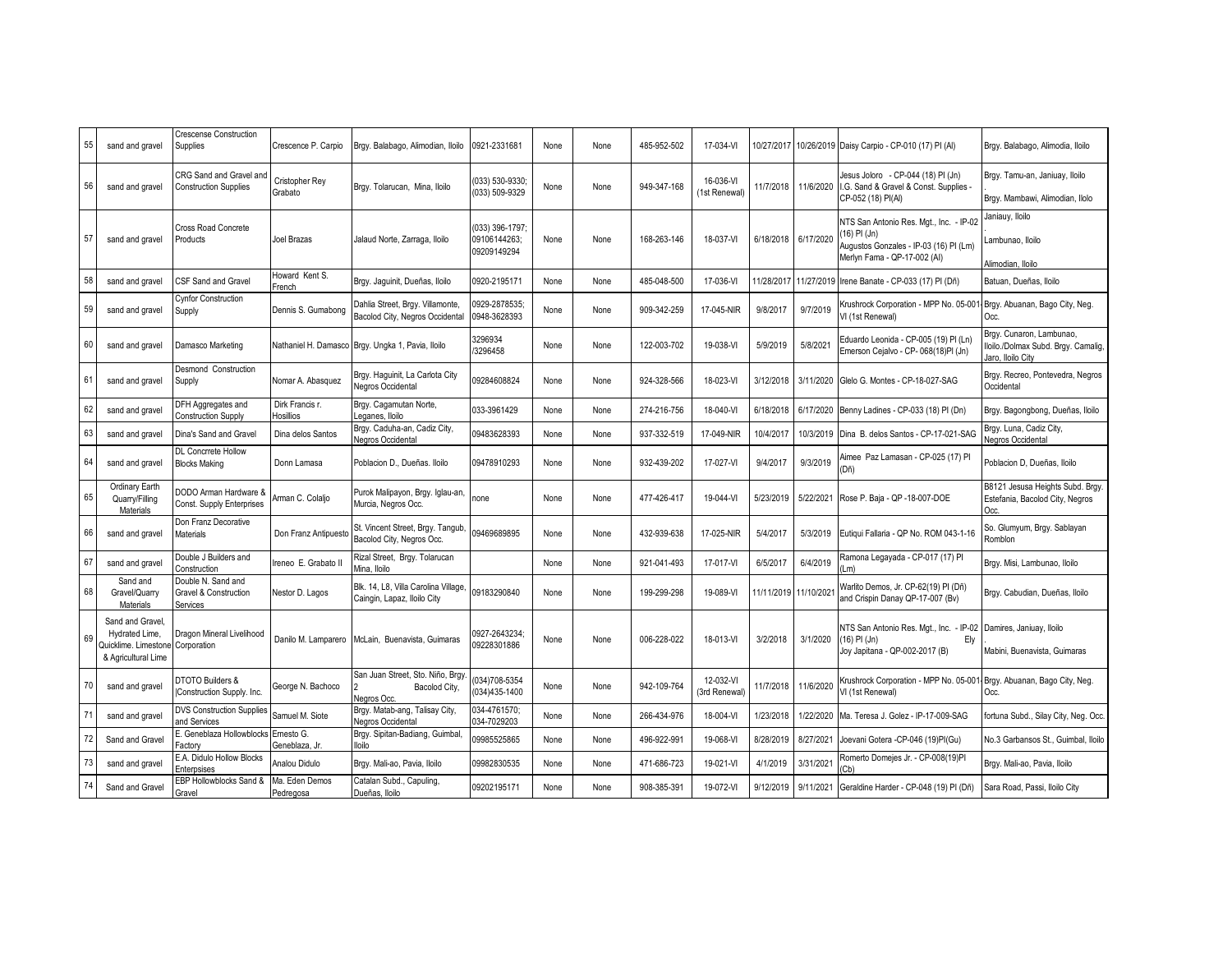| 75 | sand and gravel                             | Elenita Sand and Gravel                                     | Elenita L. Clarite     | Purok Margarita, Abuanan, Bago<br>City<br>Negros<br>Occidental                     | 0920-4019024                            | None            | None | 426-727-392         | 17-035-NIR             | 7/18/2017  | 7/17/2019  | Krushrock Corporation - MPP No. 05-001<br>VI (1st Renewal)                                                                                       | Brgy. Abuanan, Bago City, Neg.<br>Occ.                                                                                                   |
|----|---------------------------------------------|-------------------------------------------------------------|------------------------|------------------------------------------------------------------------------------|-----------------------------------------|-----------------|------|---------------------|------------------------|------------|------------|--------------------------------------------------------------------------------------------------------------------------------------------------|------------------------------------------------------------------------------------------------------------------------------------------|
| 76 | sand and gravel                             | Ena Hardware                                                | Antonio Sibonga        | Banago, Bacolod City                                                               | 034)m 708-<br>3368<br>0917-8939774      | None            | None | 106-765-719         | 18-024-VI              | 3/21/2018  | 3/20/2020  | Apsay Hollowblocks, Sand and Gravel -<br>CA No. 17-022-NIR                                                                                       | Bga. Bagol, Rizal St., Silay City,<br>Negros Occidental                                                                                  |
| 77 | Sand and Gravel                             | <b>ENKI Aggregates Trading</b>                              | ina Castel Aguero      | Brgy. Tanza, Enrique B.<br>Magalona, Negros Occidental                             | (034) 4767968                           | None            | None | 946-185-959         | 19-094-VI              | 11/27/2019 | 11/26/2021 | Jonas G. Sason - IP-18-014-SAG                                                                                                                   | Brgy. Consing E.B. Magalona, Neg.<br>Occ.                                                                                                |
| 78 | sand and gravel                             | <b>EOB Aggregates</b>                                       | Billy L. Alarcon       | LSM Apt. 24th Street, Purok<br>Katumbal, Bacolod City, Negros<br>Occidental        | 0928-6712808;<br>0929-5978241           | None            | None | 184-942-742         | 18-052-VI              | 9/4/2018   | 9/3/2020   | Manuel Y. Regalado - IP-17-027-SAG                                                                                                               | Brgy. Bata, Bacolod City, Negros<br>Occidental                                                                                           |
| 79 | sand and gravel                             | <b>EPL Sand and Gravel</b>                                  | Pedro L. Ledesma       | Brgy. 7, Poblacion, Tigbauan<br>lloilo                                             | 09216862204                             | None            | None | 101-813-357         | 17-037-VI              | 11/29/2017 | 11/28/2019 | Pedro L. Ledesma - CP-004 (17) PI (Ti)                                                                                                           | Tupas Street, Tigbauan, Iloilo                                                                                                           |
| 80 | Ordinary Earth                              | Ergin Hardware and<br><b>Construction Supply</b><br>Trading | Gina T. Peñafiel       | Purok Bomba, Brgy. Salvacion,<br>Murcia, Negros Occ.                               | 09989708992                             | None            | None | 935-125-855         | 19-015-VI              | 3/15/2019  | 3/14/2021  | Ma. Rose P. Baja- QP-18-007-DOE                                                                                                                  | Brgy. Abo-abo, Murcia, Negros<br>Occidental                                                                                              |
| 81 | Sand and Gravel<br><b>Filling Materials</b> | Famaed Corporation                                          | Merly P. Fama          | # 210 Diversion Road, Sambag,<br>Jaro Iloilo City                                  | 09196255971<br>314-7035                 | None            | None | 455-577-146         | 19-056-VI              | 7/8/2019   | 7/7/2021   | Edwin Fama, Jr.- CP-031 (19)PI(Jn)/<br>Edmer Fama - CP-017 (19) PI (AI)/ John<br>Hanzel Fama - QP-19-001 (Ma) / Merlyn<br>Fama - QP- 17-005 (Ma) | Brgy. Caranas, Janiuay, Iloilo /<br>Brgy. Mambawi, Alimodian, Iloilo /<br>Brgy. Nasaka, Maasin, Iloilo / Brgy.<br>Nasaka, Maasin, Iloilo |
| 82 | sand and gravel                             | <b>First Five Labor Services</b>                            | Benjamin De Asis Sy    | Blk 1. Lot 3. Hillside Subd<br>Mansilingan, Bacolod City,<br>Negros Occ.           | 707-1332 /<br>09391218396<br>0984094227 | None            | None | 183-302-688         | 19-022-VI              | 4/2/2019   | 4/1/2021   | GC&C, Inc. - MMP no. 07-006-VI (2nd<br>Renewal)                                                                                                  | Brgy. Atipuluan, Bago City, Negros<br>Occ.                                                                                               |
| 83 | sand and gravel                             | Five J's Hollow Blocks                                      | Eugene C. Leonidas     | Purok Mahimayaon, Brgy. Bata<br><b>Bacolod City</b>                                | 034) 7060582                            | None            | None | 156-062-447         | 17-057-NIR             | 1/28/2017  | 11/27/2019 | Krushrock Corporation - MPP No. 05-00<br>VI (1st Renewal)                                                                                        | Brgy. Abuanan, Bago City, Neg.<br>Occ.                                                                                                   |
| 84 | sand and gravel                             | Four SG Enterprises                                         | Ricardo C. Guevarra    | Brgy. Taloc, Bago City, Negros<br>Occidental                                       | 0918-6736360;<br>034) 732-4804          | None            | None | 168-278-492-<br>000 | 17-059-NIR             | 1/28/2017  | 11/27/2019 | Katrina Angelica Y. Torres - IP-16-045-<br>SAG                                                                                                   | Brgy. Poblacion, Bago City, Negros<br>Occidental                                                                                         |
| 85 | sand and gravel                             | our-One-One <sup>-</sup><br>Construction Supply             | Ruel R. Esmeralda      | Purok Busay, Brgy. Cabug,<br>Bacolod City, Negros Occ.                             | 09330655772                             | None            | None | 250-494-248         | 19-014-VI              | 3/8/2019   | 3/7/2021   | Krushrock Corporation - MPP No. 05-00<br>VI (1st Renewal)                                                                                        | Brgy. Abuanan, Bago City, Neg.<br>Occ.                                                                                                   |
| 86 | Sand and Gravel                             | Francis Sand & Gravel &<br><b>Construction Supply</b>       | Evelyn F. Calvo        | Lot 6, Blk. 1, St. Vincent Subd.,<br>Brgy. Libot, Calinog, Iloilo                  | (033) 3300879                           | 033)3363<br>806 | None | 417-261-547<br>001  | 19-077-VI              | 9/30/2019  | 9/29/2021  | Leah Provido -CP- 022 (19) PI (CA)                                                                                                               | Petalsville Subd., Tabuc Suba,<br>Jaro, Iloilo City                                                                                      |
| 87 | sand and gravel                             | <b>3 Construction</b>                                       | Smile C. Guevarra      | Rotonda Street, Brgy.<br>Mansilingan<br>Bacolod City, Negros Occ.                  | (034) 446-0027                          | None            | None | 261-013-716         | 17-020-NIR             | 4/10/2017  | 4/9/2019   | Krushrock Corporation - MPP No. 05-001<br>VI (1st Renewal)                                                                                       | Brgy. Abuanan, Bago City, Neg.<br>Occ.                                                                                                   |
| 88 | sand and gravel                             | G11 Sand and Gravel<br>Trading                              | Javin Ross I, Sanicas  | Carlos Hilado Highway, Brgy.<br>Bata, Bacolod City, Negros Occ                     | 09152636974                             | None            | None | 423-582-100         | 18-045-VI              | 8/10/2018  | 8/9/2020   | <b>Krushrock Corporation - MPP No. 05-001</b><br>VI (1st Renewal)                                                                                | Brgy. Abuanan, Bago City, Neg.<br>Occ.                                                                                                   |
| 89 | sand and gravel                             | Garry Sand and Gravel<br>Enterprises                        | Garry Cadornigara      | Brgy. Anonang, Leon, iloilo                                                        | 09999949501                             | None            | None | 923-419-344         | 17-029-VI              | 9/19/2017  | 9/8/2019   | Helen Catera / CP-031 (18) PI (Ti)                                                                                                               | Tigbauan, Iloilo                                                                                                                         |
| 90 | Sand and Gravel<br>and Ordinary Earth       | Gene Canaya Sand and<br><b>Gravel</b>                       | Gene C. Canaya         | Cordova Norte, tigbauan, Iloilo                                                    | 511-4052                                | None            | None | 176-347-126         | 17-012-VI              | 5/4/2017   | 5/3/2019   | Roberto Valez - QP-14-042 (Ti)<br>Mary jane V. Rodriquez - IP-04 (18) PI<br>(Ti)                                                                 | Sta Barbara, Iloilo<br>Brgy. Cordova Sur, Tigbauan, Iloilo                                                                               |
| 91 | sand and gravel                             | Genesis Consolidated<br><b>Concrete Products</b>            | Johnny S. Go           | Purok Himaya, Mansilingan<br>Road, Brgy. Mansilingan,<br>Bacolod City, Negros Occ. | (034) 476-2926<br>7087475               | None            | None | 160-900-121         | 19-034-VI              | 5/6/2019   | 5/5/2021   | Vancy G. Javelona - IP-19-018-SAG /<br>GC&C, Inc. MPP. No. 07-006-VI (2nd<br>Renewal)                                                            | Binalbagan River, Brgy.<br>Guintubhan, Isabela, Negros Occ.<br>Brgy. Atipulo-an, Bago City, Negros<br>Occ.                               |
| 92 | sand and gravel                             | GF Falcis Construction &<br><b>Supply</b>                   | Gilbert F. Falcis      | ISO, Poblador Subd., Tabuc<br>Suba, Jaro, Iloilo City                              | 327-5561                                | None            | None | 907-746-200         | 18-021-VI<br>(Amended) | 7/27/2019  | 7/26/2021  | Ricardo S. Catera - QP-18-003 (An)                                                                                                               | Brgy. Jibolo, Janiuay, Iloilo                                                                                                            |
| 93 | sand and gravel                             | GHLEJ Trading Corp.                                         | Honey Mae P.<br>Montes | Biante, Brgy. Recreo,<br>Pontevedra, Negros Occidental                             | 0926-0291449:<br>034-7136230            | None            | None | 455-687-504         | 17-018-NIR             | 3/28/2017  | 3/27/2019  | Vancy G. Javellana - IP-15-003 (NOC)<br>SAG                                                                                                      |                                                                                                                                          |
| 94 | sand and gravel                             | Gica Construction and<br>Supply                             | Gilbert Cabayao        | Bonifacio Extension, Laq-asan.<br>Bago City, Negros Occidental                     | 0917-2405942;<br>0928-4031189           | None            | None | 923-904-519         | 18-034-VI              | 6/18/2018  |            | 6/17/2020 Sayun Enterprises/ CA 17-043-NIR                                                                                                       | So. Cabug, Rizal Street, Brgy.<br>Guinhalaran, Silay Ctiy, Neg. Occ.                                                                     |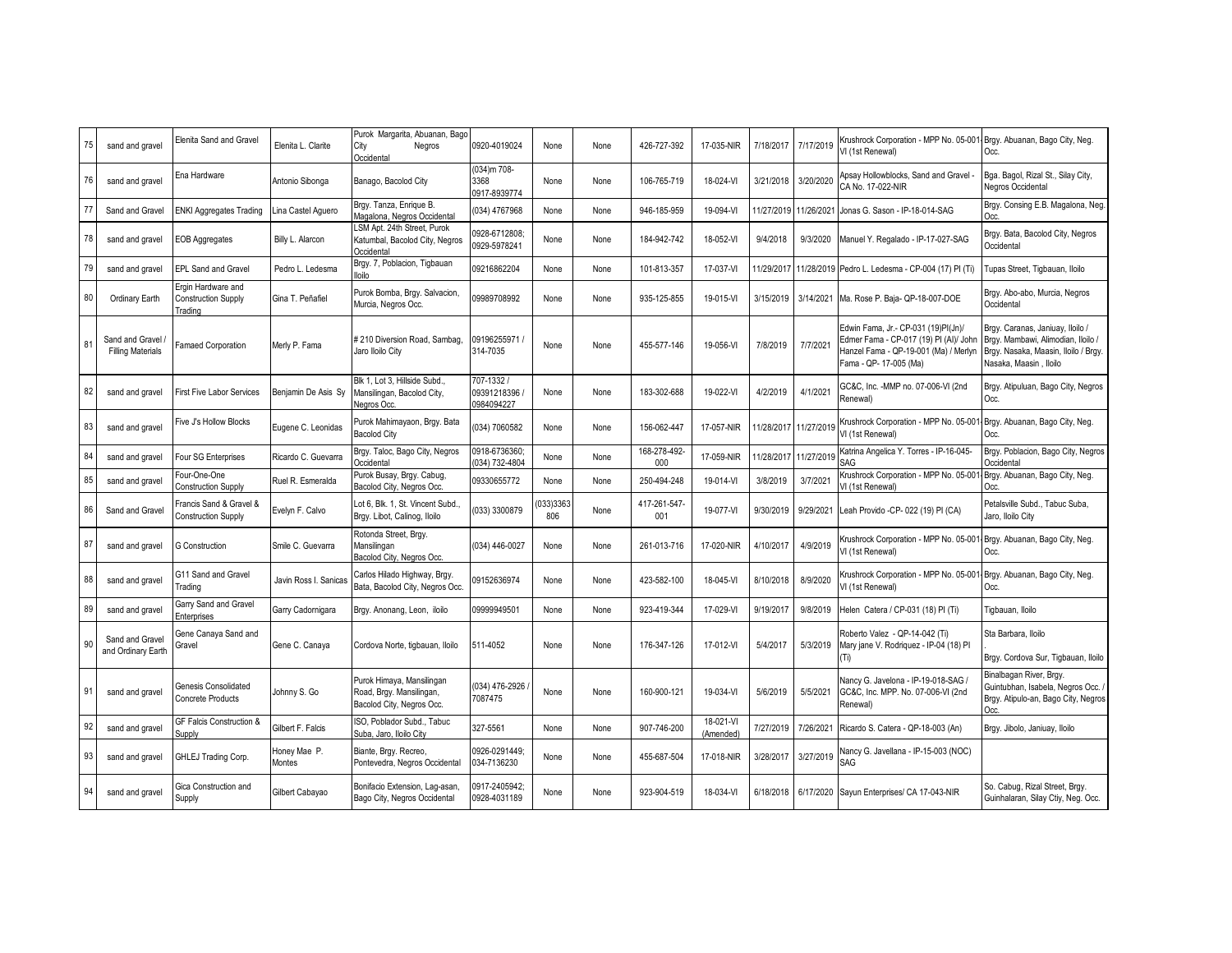| 95  | sand and gravel                             | <b>Gin Construction Supply</b>                                             | Gina G. Aquilar                         | Cor. Saint Peter St., Ramylu<br>Drive, Tangub, Bacolod City,<br>Nearos Occ     | (034) 432 2651                 | None | None | 135-515-294 | 17-019-NIR                | 4/10/2017  | 4/9/2019              | Krushrock Corporation - MPP No. 05-00<br>VI (1st Renewal)                                                                                                                                                            | Brgy. Abuanan, Bago City, Neg.<br>Occ.                                                                                                                     |
|-----|---------------------------------------------|----------------------------------------------------------------------------|-----------------------------------------|--------------------------------------------------------------------------------|--------------------------------|------|------|-------------|---------------------------|------------|-----------------------|----------------------------------------------------------------------------------------------------------------------------------------------------------------------------------------------------------------------|------------------------------------------------------------------------------------------------------------------------------------------------------------|
| 96  | sand and gravel                             | <b>GLE Sand and Gravel and</b><br>Enterprises                              | Grace L. Espida                         | Lot 1 & 2, Medel Road, Tangub,<br><b>Bacolod City</b>                          | (034) 4441644;<br>034) 4442591 | None | None | 128-410-779 | 06-007-VI<br>(6th renewal | 11/7/2018  | 11/6/2020             | Honey Lee delos Angeles - CA No. 17-<br>56-NIR                                                                                                                                                                       | Kabankalan City, Negros<br>Occidental                                                                                                                      |
| 97  | sand and gravel                             | Gloria Serfino Sand and<br>Gravel                                          | Gloria E. Serfino                       | Prk. Manga, Brgy. Caridad, Bago<br>Negros Occidental<br>City.                  | 0918-5288314                   | None | None | 949-324-832 | 17-010-NIR                | 1/13/2017  | 1/12/2019             | Rocache Aggregate and Dev.<br>Corporation - MPP No. 010-013-VI (1st<br>enewal)                                                                                                                                       | Brgy. Abuanan, Bago City, Neg.<br>Occ.                                                                                                                     |
| 98  | Ordinary Earth<br>/Filling materials        | Glovasa Aggregates &<br><b>Cosntruction Supplies</b><br><b>Enterprises</b> | Franco Neil Glovasa                     | Castellanes Street, Brgy. Lo-ok,<br>Calatrava, Negros Occidental               | 09424547337                    | None | None | 004-428-993 | 18-051-VI                 | 8/29/2018  | 8/28/2020             | Diosdado C. Ramos - QP-16-006-DOE                                                                                                                                                                                    | Purok Matahum, Tangub, Bacolod<br>Ctiy                                                                                                                     |
| 99  | Sand and Gravel                             | GM Japitana Hollowblocks<br>and Sand and Gravel                            | Glenn M. Japitana                       | Sitio Cabuq, Guinhalaran, Silay<br>City, Negros Occidental                     | 09105793020                    | None | None | 261-547-704 | 19-070-VI                 | 9/11/2019  | 9/10/2021             | HenryL. Constantino - IP-19-022-SAG                                                                                                                                                                                  | Bayusan Lopez, Brgy. San<br>Fernando, Talisay City, Negros<br>Occ.                                                                                         |
| 100 | Sand and Gravel                             | <b>GMVF Sand and Gravel</b><br>Trading                                     | Gabriel Marino V.<br>Fortaleza          | Prk. Datiles Phase IV, Brgy.<br>Handumanan, Bacolod City,<br>Negros Occidental | (034) 446-23-78                | None | None | 280-898-343 | 19-099-VI                 | 12/9/2019  | 12/8/2021             | GC&C, Inc. -MMP no. 07-006-VI (2nd<br>Renewal)                                                                                                                                                                       | Brgy. Atipuluan, Bago City, Negros<br>Occ.                                                                                                                 |
| 101 | sand and gravel                             | <b>Golden Bars Construction</b><br>and Supplies Ent.                       | Lolita M. Libre                         | Burgos Street, Sunshine Valley,<br>Estefania<br>Bacolod<br>City, Nearos Occ    | 0939-3055164<br>034) 7087270   | None | None | 933-310-439 | 17-046-NIR                | 9/8/2017   | 9/7/2019              | Crushrock Corporation - MPP No. 05-00<br>VI (1st Renewal)                                                                                                                                                            | Brgy. Abuanan, Bago City, Neg.<br>Occ.                                                                                                                     |
| 102 | sand and gravel                             | Golden Republic<br>Construction & Supply                                   | Romeo P. Segura, Jr                     | Brgy. Mali-ao, Pavia, Iloilo                                                   | none                           | None | None | 932-444-597 | 19-019-VI                 | 3/26/2019  | 3/25/2021             | Rogelio Solania- CP-061 (18)Pl(Jn)                                                                                                                                                                                   | Brgy. Danao, Januiay, Iloilo                                                                                                                               |
| 103 | sand and gravel                             | Goldenblocks Construction<br><b>Supply</b>                                 | Mary Grace C.<br>Salgado                | Brgy. Monpon, Dueñas, Iloilo                                                   | 09338772354                    | None | None | 163-394-888 | 19-052-VI                 | 6/17/2019  | 6/16/2021             | Enrico Macalalag - CP-017 (18) PI (Jn)                                                                                                                                                                               | Brgy. Guadalupe, Janiuay, Iloilo                                                                                                                           |
| 104 | Sand and Gravel                             | Gonzales Lumber and<br>Hardware                                            | Kristianne April B.<br>Gonzales-Dofeliz | Brgy. Poblacion, Altavas, Aklan                                                | 09999655800                    | None | None | 439-248-937 | 19-086-VI                 | 10/28/2019 | 10/27/2021            | Blue Eyes Hardware and Construction<br><b>Aaterials</b>                                                                                                                                                              | Brgy. Bacan, Banga, Aklan                                                                                                                                  |
| 105 | sand and gravel                             | <b>Green Harvest Builders</b>                                              | Potenciano G.<br>Rodriguez              | 19 Martyrs st., Brgy. Poblacion,<br>Kalibo, Aklan                              | 0999944958                     | None | None | 114-290-194 | 19-023-VI                 | 4/3/2019   | 4/2/2021              | /illanueva Gravel and Sand/Alma B.<br>/illanueva - CP No.20 (2018)VI-3N                                                                                                                                              | Aklan River, Brgy. Cupang, Banga<br>Aklan                                                                                                                  |
| 106 | Sand and Grave                              | Greenland Builders 2013<br>Corporation                                     | Augustus M. Gonzales                    | Maite Pequeño, Lambunao, Iloilo                                                | 09778047965                    | None | None | 174-183-199 | 19-071-VI                 | 9/12/2019  | 9/11/2021             | Abegail G. Fortaleza -IP-07(18)PI(Lm)                                                                                                                                                                                | Brgy. Cabugao Sur, Sta. Barbara,<br>loilo                                                                                                                  |
| 107 | sand and gravel                             | <b>Greenland Builders</b>                                                  | <b>Vestor Victor G.</b><br>Rodriguez    | Roxas Avenue, Kalibo, Aklan                                                    | (036) 2683356                  | None | None | 122-219-958 | 17-003-VI                 | 1/26/2017  | 1/25/2019             | Augustus M. Gonzales - IP-03 (16)PI<br>(m                                                                                                                                                                            | Brgy. Balabag, Pavia, Iloilo                                                                                                                               |
| 108 | sand and gravel                             | Guimon Sand and Gravel<br>& Hollowblocks Factory                           | Josal Grio                              | Brgy. Acao, Cabatuan, Iloilo                                                   | 0908-4383451                   | None | None | 304-371-779 | 18-041-VI                 | 7/17/2018  | 7/16/2020             | lesus Joloro - CP-044 (18) PI (Jn)                                                                                                                                                                                   | Jibao-an, Pavia, Iloilo                                                                                                                                    |
| 109 | sand and gravel                             | H&P Const. Aggregates                                                      | lazel Dormitorio                        | Magbanua St., Pototan, Iloilo                                                  | 09985525865                    | None | None | 932-996-194 | 19-036-VI                 | 5/8/2019   | 5/7/2021              | Ronilo Praba - CP-069 (18) PI (Pt)                                                                                                                                                                                   | Brgy. Callan, Pototan, Iloilo                                                                                                                              |
| 110 | sand and gravel                             | Higher Ground                                                              | Nerissa Candiasan                       | Magsaysay Avenue, Singcang,<br>Bacolod City, Negros Occidental                 | 034-4337429                    | None | None | 403-434-095 | 18-028-VI                 | 4/17/2018  | 4/15/2020             | Krushrock Corporation - MPP No. 05-00<br>VI (1st Renewal)                                                                                                                                                            | Brgy. Abuanan, Bago City, Neg.<br>Occ.                                                                                                                     |
| 111 | sand and gravel                             | Honey Lee delos Angeles<br>Sand and Gravel                                 | Honey Lee delos<br>Anaeles              | Brgy. Orong, Kabankalan City,<br>Negros Occidental                             | 0933-3764529                   | None | None | 469-457-999 | 17-056-NIR                | 1/22/2017  | 11/21/2019            | loney Lee delos Angeles - IP-17-030-<br>SAG                                                                                                                                                                          | Kabankalan City, Negros<br>Occidental                                                                                                                      |
| 112 | sand and gravel                             | <b>BC</b> International Builders<br>Corporation                            | lelen Edith Lee Tan/<br>Niza Supeña     | #58 Avanceña Street. Molo<br>lloilo                                            | (033) 337-6568                 | None | None | 146-568-669 | 17-038-VI                 |            | 12/11/2017 12/10/2019 | Rogelio Solania - CP-003 (17) PI (Jn)                                                                                                                                                                                | Vobleza Street, Janiuay, Iloilo                                                                                                                            |
| 113 | sand and gravel                             | <b>JC Sand and Gravel</b>                                                  | lan John Capatan                        | Brgy. Anonang, Leon, iloilo                                                    | 0939-9146864                   | None | None | 928-922-288 | 17-023-VI                 | 8/7/2017   | 8/6/2019              | Victorino Montaño - QP-14-010 PI (AI)<br>Pedro Ledesma - CP-004 (17) PI (Ti)<br>Cecilia May Tapales - CP-019 (17) PI<br>Ti)<br>Gerardo<br>/illanueva - CP-011 (17) PI (Ti)<br>Conchita Babiera - CP-029 (17) PI (Ti) | Poblacion San Miguel, Iloilo<br>Poblacion Tigbauan, Iloilo<br>Poblacion Tigbauan, Iloilo<br>Brgy. Buhang, Jaro, Iloilo<br>Brgy. Barosong, Tigbauan, Iloilo |
| 114 | Sand and Gravel<br><b>Filling Materials</b> | loilo Asian Lumber &<br>Hardware, Inc.                                     | Fernando S. Chua                        | # 144 M. H. Del Pilar, Molo, Iloilo<br>City                                    | (033)3372970                   | None | None | 102-265-602 | 19-035-VI                 | 5/7/2019   | 5/6/2021              | Montepiedra Aggregates Corp. MPP No<br>19-036-VI/Cesar Jalandoni- QP-17-<br>04(Cp)                                                                                                                                   | Brgy. Nipa, Concepcion, Iloilo                                                                                                                             |
| 115 | sand and gravel                             | loilo Golden Hands<br>Constrcution                                         | Ramon Q. Sotelo                         | Brgy. Cabugao Sur, Sta.<br>Barbara, Iloilo                                     | (033) 5237225                  | None | None | 106-854-901 | 17-025-VI                 | 8/8/2017   | 8/7/2019              | Janet Alinot - CP-012 (17) PI (Al)<br>Joe Frie Navarra - CP-021 (17) PI (Lm)                                                                                                                                         | Alimodian, Iloilo<br>Lambunao, Iloilo                                                                                                                      |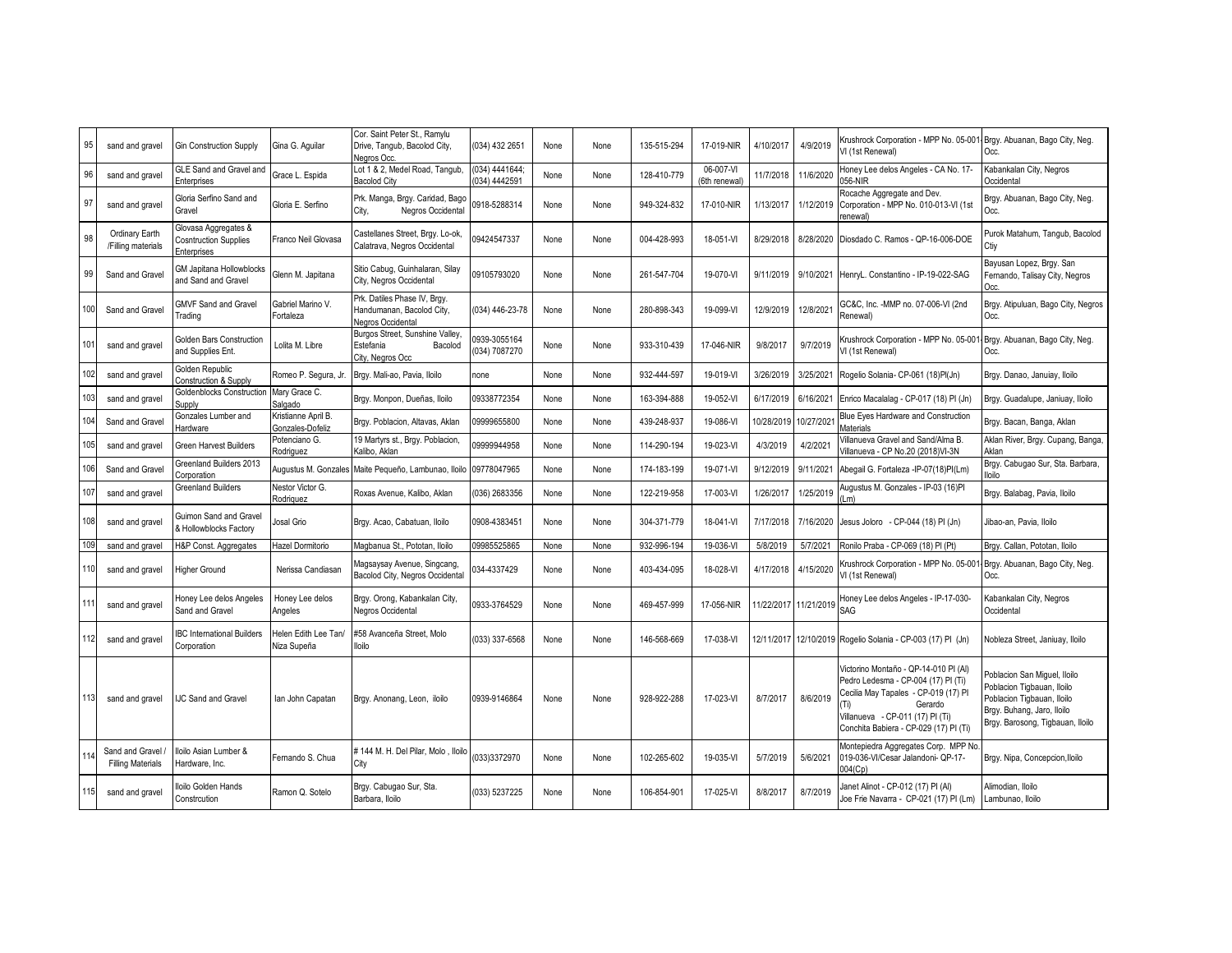| 116 | sand and gravel                       | <b>SM Aggregates Supplies</b>                              | Lauriano Porras<br>Adolacion | Torreblanca Street, Poblacion<br>Guimbal, Iloilo                                 | 0917-6778696                        | None | None | 281-132-495 | 17-039-VI                   | 12/11/2017 |                | 12/10/2019 Pureza Sepida - CP-020 (17) PI (Tu)                                                                  | Tubungan, Iloilo                                                                                            |
|-----|---------------------------------------|------------------------------------------------------------|------------------------------|----------------------------------------------------------------------------------|-------------------------------------|------|------|-------------|-----------------------------|------------|----------------|-----------------------------------------------------------------------------------------------------------------|-------------------------------------------------------------------------------------------------------------|
| 117 | sand and gravel                       | ven Aggregates                                             | Iven C. Orocio               | Sitiio Hiyang Hiyang, Brgy.<br>Patag, Silay City<br>Negros Occidental            |                                     | None | None | 460-512-129 | 17-053-NIR                  | 10/27/2017 | 10/26/2019     | Ma. Teresa Cerrada - QP-14-001<br>NOC) DOE<br>Nonescan<br>Sand and Gravel - CA No. 17-009-NIR                   | Bacolod City, Negros Occidental<br>Brgy. E. Lopez, Silay City, Neg.<br>Occ.                                 |
| 118 | Sand and Gravel<br>and Ordinary Earth | Gravino Sand and<br><b>Gravel and Concrete</b><br>Products | Jave Gravino                 | Purok Fortaleza, Brgy.<br>Mansilingan<br><b>Bacolod City</b>                     | (034) 7072487<br>0919-6247491       | None | None | 486-695-154 | 19-001-VI                   | 1/14/2019  | 1/13/2021      | Krushrock Corporation - MPP No. 05-00<br>VI (1st Renewal)<br>Antonio C.<br>Piodena - QP-006-DOE                 | Brgy. Abuanan, Bago City, Neg.<br>Occ.<br>Brgy. Pandanon Silos, Murcia,<br>Nearos Occ.                      |
| 119 | Sand and Gravel                       | JA Aquino Construction<br>Supply                           | Jemely Ayroso<br>Aquino      | Hibao-an Norte, Iloilo City                                                      | 09196244788                         | None | None | 941-242-047 | 19-091-VI                   | 11/13/2019 | 11/12/2021     | Hjohn Cachuela- CP-034 (19) PI (Dñ)                                                                             | Brgy. Cabudian, Dueñas, Iloilo                                                                              |
| 120 | sand and gravel                       | Janken Trading                                             | Jantzen Kendrick Ang         | Poblacion, Tibiao, Antique                                                       | none                                | None | None | 245-427-605 | 19-042-VI                   | 5/21/2019  | 5/20/2021      | Fernando H. Maguirang II MGS 2015-<br>19                                                                        | Poblacion, Tibiao, Antique                                                                                  |
| 121 | sand and gravel                       | Jashmon Construction<br>Supply Ent.                        | Mona Liza Suarez<br>Saeva    | Purok Cosmos, Brgy. Taculing,<br>Bacolod City, Negros Occ.                       | 034) 476-1148                       | None | None | 201-611-979 | 19-020-VI                   | 4/1/2019   | 3/31/2021      | Krushrock Corporation - MPP No. 05-00<br>VI (1st Renewal)                                                       | Brgy. Abuanan, Bago City, Neg.<br>Occ.                                                                      |
| 122 | sand and gravel                       | lazerah Holloblocks, Sand<br>and Gravel                    | Yolanda M. Teodoro           | /illa Lucasan, Brgy. Mandalagan,<br>Bacolod City, Negros Occ                     | 09082723922                         | None | None | 438-448-602 | 19-003-VI                   | 1/15/2019  | 1/14/2021      | loseph P. Teodoro-IP-18-056-SAG /<br>Antonio C. Piodena-QP-18-006-DOE                                           | Little Imbang River, Brgy. San<br>Fernanado, Talisay City / Brgy.<br>Pandanon Silos, Murcia, Negros<br>Occ. |
| 123 | sand and gravel                       | <b>JBG Hollowblocks &amp;</b><br>Aggregates                | Flordelis B. Garde           | Purok Fortaleza, Brgy.<br>Mansilingan, Bacolod City,<br>Negros Occ.              | 4601083-<br>4769061/<br>09330104787 | None | None | 194-152-525 | 17-011-NIR<br>(1st renewal) | 3/4/2019   | 3/3/2021       | Krushrock Corporation - MPP No. 05-00<br>VI (1st Renewal)                                                       | Brgy. Abuanan, Bago City, Neg.<br>Occ.                                                                      |
| 124 | sand and gravel                       | Jenneth Fil Hollow Blocks                                  | Rufil S. Quismundo           | Bonifacio Street, Zone 12<br>(Poblacion), Talisay City, Negros<br>Occidental     | 0999-3969788                        | None | None | 287-678-934 | 17-063-NIR                  | 12/6/2017  | 12/5/2019      | Dina's Sand and Gravel - CA No. 17-049<br><b>NIR</b>                                                            | Pob. 1, Cadiz City, Negros Occ.                                                                             |
| 125 | sand and gravel                       | JFU Sand and Gravel                                        | Jose Francisco M. Uy         | Rizal St., Brgy. 2 Poblacion,<br>Isabela, Negros Occidental                      | 09072174809/<br>09332296290         | None | None | 445-903-204 | 19-017-VI                   | 3/25/2019  | 3/24/2021      | Rocache Aggregate and Dev.<br>Corporation - MPP No. 010-013-VI (1st<br>enewal)                                  | Brgy. Abuanan, Bago City, Neg.<br>Occ.                                                                      |
| 126 | sand and gravel                       | <b>JGN Enterprises</b>                                     | Jose J. Garcia               | Bangga Lucasan,<br>Circumferencial Road, Bacolod<br>City, Negros Occ.            | 495-5596;<br>4566829;<br>4575104    | None | None | 930-134-300 | 17-044-NIR                  | 9/8/2017   | 9/7/2019       | Ma. Olivia Guntang - IP-06-034-SAG                                                                              | Tangub, Bacolod Ctiy, Negros Occ.                                                                           |
| 127 | sand and gravel                       | <b>JKC Hollowblocks, Sand</b><br>and Gravel                | Amalia Colaljo               | Brgy. Iglaua-an, Murcia, Negros<br>Occidental                                    | 0949-7478712                        | None | None | 936-592-678 | 17-061-NIR                  | 1/28/2017  | 11/27/2019 DOE | Ma. Teresa Cerrada - QP-14-001 (NOC<br>Sayud Enterprises<br>CA No. 17-043-NIR                                   | Baolod City, Negros Occ.<br>Silay City, Negros Occ.                                                         |
| 128 | sand and gravel                       | loce-Mar Enterprises                                       | Marlon S. Bugto              | Bangga Totong II, Brgy. Felisa,<br><b>Bacolod City</b>                           | 0947-3001099<br>034) 213-3013       | None | None | 167-046-174 | 12-024-VI<br>3rd Renewal    | 9/10/2018  | 9/9/2020       | Krushrock Corporation - MPP No. 05-00<br>VI (1st Renewal)                                                       | Brgy. Abuanan, Bago City, Neg.<br>Occ.                                                                      |
| 129 | Sand and Gravel                       | loe Sand and Gravel and<br><b>Iollowblocks Factory</b>     | Myrna D. Goylos              | Bangga Matagoy St. Rizal, Silay<br>City, Negros Occidental                       | 034)7143382                         | None | None | 417-587-641 | 19-081-VI                   | 10/7/2019  | 10/6/2021      | Rodniel J. Ploteña - IP-18-040-SAG                                                                              | 2082 Uno De Mayo St., Capitol<br>Height, Villamonte, Bacolod City,<br>Negros OCC                            |
| 130 | sand and gravel                       | JRI Construction Supplies                                  | Jessie R. Icay, Jr.          | Purol Sampaguita, Banquerohan<br>Cadiz City, Negros Occidental                   | (034) 720-9682/<br>0917-7067164     | None | None | 424-194-720 | 17-052-NIR                  | 10/27/2017 | 10/26/2019     | Erwin B. dela Cruz - CP-16-041-SAG<br>Dina B. delos Santos - CP-17-021-SAG<br>sabelita M. Jison - IP-16-004-SAG | Manapla, Negros Occidental<br>Cadiz City, Negros Occidental<br>Silay City, Negros Occidental                |
| 131 | Sand and Gravel                       | -Seven Hardware and<br>construction Supplies, Inc.         | Jeremy F. Lamboso            | Victoria Heights Subd., Brgy.<br>Mansilingan, Bacolod City,<br>Negros Occidental | (034) 4763209                       | None | None | 009-882-782 | 19-069-VI                   | 9/9/2019   | 9/8/2021       | HenryL. Constantino - IP-19-022-SAG                                                                             | Bayusan Lopez, Brgy. San<br>Fernando, Talisay City, Negros<br>Occ.                                          |
| 132 | Sand and Gravel                       | JTB Hardware &<br>Construction Supplies                    | Je Trazy L. Becera           | Brgy. Banban, Grande, Calinog,<br>lloilo                                         | 09176355601                         | None | None | 723-070-953 | 19-088-VI                   | 11/11/2019 | 11/10/2021     | Edwin Consumo - CP-065 (19) PI (CA)                                                                             | Brgy. Canabajan, Calinog Iloilo                                                                             |
| 133 | sand and gravel                       | lunbon Enterprises                                         | Marietta J. Pitogo           | Purok Tahong, Brgy. 2, Bacolod<br>City Negros Occidental                         | (034) 432-0169;<br>0906-7358104     | None | None | 104-073-218 | 17-032-NIR                  | 5/23/2017  | 5/22/2019      | /ML Sand and Gravel Enterprises - CA<br>Vo. 17-001-NIR                                                          | Brgy. Guinhalaran, Silay City,<br><b>Vegros Occidental</b>                                                  |
| 134 | sand and gravel                       | Jupiter Construction<br><b>Supply</b>                      | Sammy E. Haro                | Cerdeña St., Brgy. 8, San Jose,<br>Antique                                       | 09279331188                         | None | None | 126-419-343 | 19-053-VI                   | 6/20/2019  | 6/19/2021      | Neil H. Daquila - MGS-2019-012                                                                                  | Beri, Barbaza, Antique                                                                                      |
| 135 | sand and gravel                       | <b>IZDM Sand &amp; Gravel</b><br><b>Trading</b>            | Alvin M. Morales             | Ma-ao Barrio, Bago City, Negros<br>Occidental                                    | 09399631277                         | None | None | 409-904-136 | 19-030-VI                   | 4/25/2019  | 4/24/2021      | Rocache Aggregate and Dev.<br>Corporation - MPP No. 010-013-VI (1st<br>enewal)                                  | Brgy. Abuanan, Bago City, Neg.<br>Occ.                                                                      |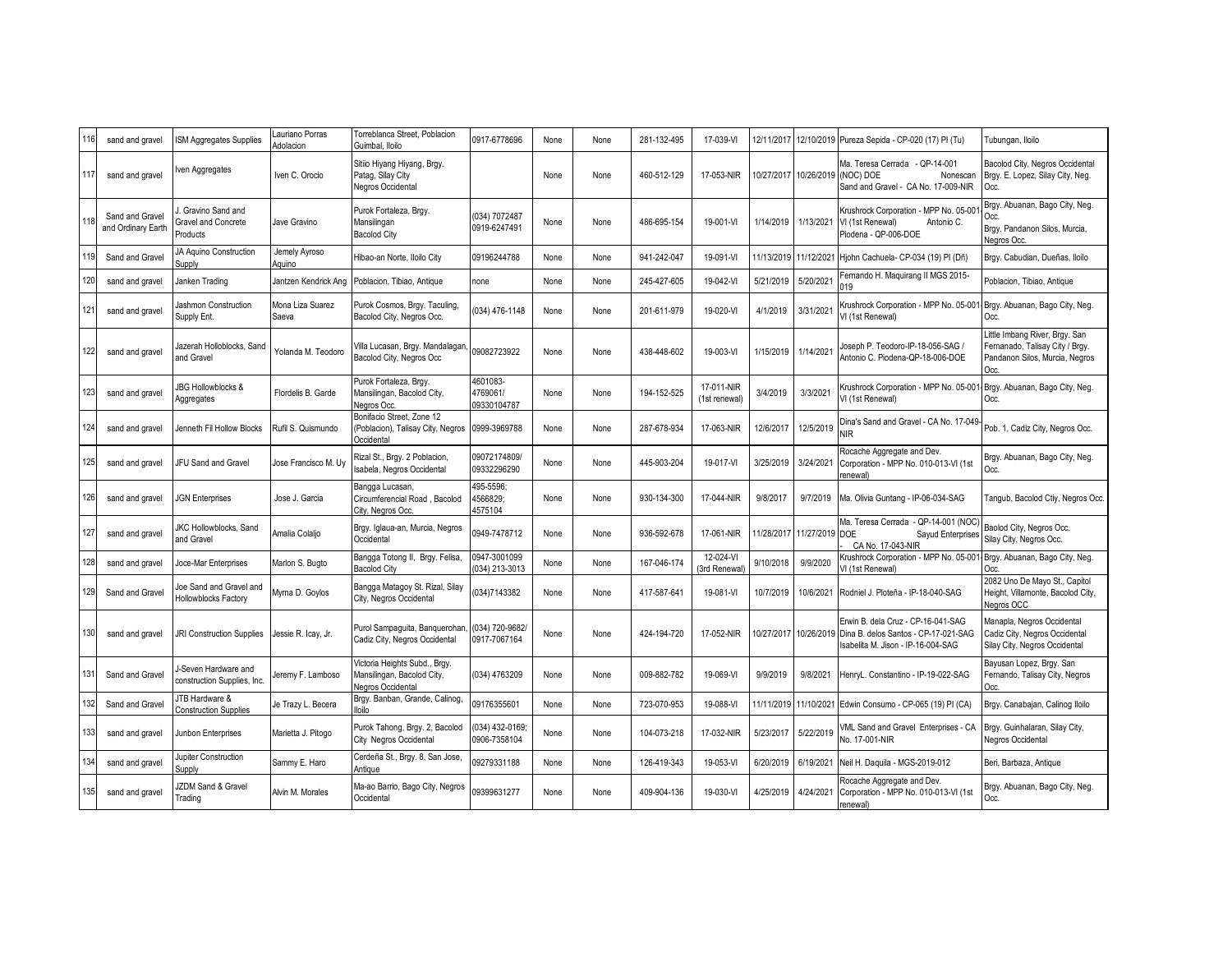| 136 | Sand and Gravel | Kansilay Aggregates<br>Trading                   | Amelia S. Fuentes               | Had. La Purisima, Brgy.<br>Eustaquio Lopez, Silay City,<br>Negros Occidental      | (034) 4332236                  | None            | None | 347-760-414         | 19-090-VI  |            | 11/13/2019 11/12/2021 | Ma. Theresa H. Cocuba - IP-19-035-<br>SAG                                                                                   | Prk. Sawmill 2, Brgy. Bata, Bacolod<br>City                                                             |
|-----|-----------------|--------------------------------------------------|---------------------------------|-----------------------------------------------------------------------------------|--------------------------------|-----------------|------|---------------------|------------|------------|-----------------------|-----------------------------------------------------------------------------------------------------------------------------|---------------------------------------------------------------------------------------------------------|
| 137 | sand and gravel | Kitco Hardware                                   | Christopher Gavieta             | Blk. 1, Lot 4 Brgy. Montevista,<br>Bacolod City, Negros Occ.                      | (034) 435-1408                 | None            | None | 252-934-556         | 19-004-VI  | 1/16/2019  | 1/15/202              | Krushrock Corporation - MPP No. 05-001<br>VI (1st Renewal)                                                                  | Brgy. Abuanan, Bago City, Neg.<br>Occ.                                                                  |
| 138 | sand and gravel | KJ BIYO Construction<br><b>Supply</b>            | Kim Jan G. Biyo                 | Santiago St., Brgy. 6, South, San<br>Miguel, Iloilo                               | (033) 323-2399/<br>09216563237 | None            | None | 907-045-083         | 19-048-VI  | 5/28/2019  | 5/27/2021             | Ronilo Praba - CP-069 (18) PI (Pt)                                                                                          | Brgy. Guibuangan, Pototan, Iloilo                                                                       |
| 139 | sand and gravel | Kunstwerk Aggregates                             | Gualberto A. Pugoy              | Brgy. Atipulu-an, Bago City,<br>Negros Occidental                                 | 034-4330131:<br>034-4353157    | None            | None | 129-327-056         | 18-010-VI  | 3/2/2018   | 3/1/2020              | Gualberto A. Pugoy - IP-17-060-SAG                                                                                          | ibertad Extension, Bacolod City                                                                         |
| 140 | sand and gravel | agalag Mini Construction<br>Supply & Enterprises | Jose Winston B.<br>Treyes       | Zone 5, Brgy. Concepcion,<br>Talisay City, Negros Occ.                            | 09399652874                    | None            | None | 935-125-418         | 19-006-VI  | 2/19/2019  | 2/18/2021             | Nicolas A. Solinap - IP-17-071-SAG                                                                                          | Imbang River, Brgy. San Fernando,<br>Talisay City, Negros Occ.                                          |
| 141 | sand and gravel | alen Sand and Gravel                             | Larry H. Lamis                  | Brgy. Tadlong, Sagay Ctiy                                                         | 09399180183                    | None            | None | 145-783-493         | 18-036-VI  | 6/18/2018  | 6/17/2020             | Cristeta Añalucas - IP-15-035-ISAg                                                                                          | Brgy. Tadlong, Sagay City, Negros<br>Occidental                                                         |
| 142 | sand and gravel | apnes Sand and Gravel<br><b>Frading</b>          | Michael M. Poblete              | Brgy. Tan-awan Kabankalan<br>City, Negros Occidental\                             | 09201367472                    | None            | None | 938-678-141         | 18-033-VI  | 6/28/2018  | 6/27/2020             | Angely S, Gonzales-IP-15-024 (NOC)<br>SAG<br>Rudy<br>Quemado - IP-17-008-SAG                                                | Hilamonan, Kabankalan City,<br>Negros Occidental<br>Brgy. Camansi, Kabankalan City<br>Negros Occidental |
| 143 | sand and gravel | ebanon's Enterprises                             | Jerrylyn Magsico                | Purok Bomba, Salvacion, Murcia<br>Negros Occidental                               | (034)476-5899:<br>093392456640 | None            | None | 947-522-297         | 17-058-NIR |            | 11/28/2017 11/27/2019 | Krushrock Corporation - MPP No. 05-001<br>VI (1st Renewal)                                                                  | Brgy. Abuanan, Bago City, Neg.<br>Occ.                                                                  |
| 144 | sand and gravel | .egayada Sand and<br>Gravel                      | Ramona Legayada                 | Poblacion Ilawod, Lambunao<br>lloilo                                              | 09207901806                    | None            | None | 904-132-648         | 17-018-VI  | 7/18/2017  | 7/17/2019             | Rogelio Solania - CP-003 (17) PI (Lm)<br>Joe Frie Navarra - CP-021 (17) PI (Lm)<br>Ramona Legayada - CP-017 (17) PI<br>(Lm) | Janiauv, Iloilo<br>Lambunao, Iloilo<br>Lambunao, Iloilo                                                 |
| 145 | sand and gravel | eizl Pellejo Ramos Sand<br>and Gravel            | eizl P. Ramos                   | Purok Sampaguita, Brgy.<br>Abuanan, Bago City, Negros<br>Occidental               | 09081410920                    | None            | None | 928-727-978         | 18-044-VI  | 8/10/2018  | 8/9/2020              | Krushrock Corporation - MPP No. 05-00<br>VI (1st Renewal)                                                                   | Brgy. Abuanan, Bago City, Neg.<br>Occ.                                                                  |
| 146 | sand and gravel | Lotus Multi-Mining<br>Development Corp.          | Ferdinand T. Suan               | Brgy. Alangan, Sibalom, Antique                                                   | 09475383656                    | None            | None | 119-326-791         | 19-018-VI  | 3/25/2019  | 3/24/2021             | Jesus B. Joloro- MGS 2015-039                                                                                               | Sibalom River, Rombang, Sibalom,<br>Antiaue                                                             |
| 147 | sand and gravel | PN Hardware and<br><b>Electrical Supply</b>      | Leo Paulo Naldoza               | Cor. Nonator-Octaviano Streets,<br>Baybay Norte, Miag-ao, Iloilo                  | 0917-3032958;<br>033-3158130   |                 |      | 430-278-827         | 18-005-VI  | 1/11/2018  |                       | 1/10/2020 Cecilia May Tapales -CP -019 (17) PI (Ti) Tigbauan, Iloilo                                                        |                                                                                                         |
| 148 | sand and gravel | <b>SMM Sand and Gravel</b><br>Trading            | Jesusa Manong<br><b>Morales</b> | Brgy. Ma-ao, Bago City, Negros<br>Occidetal                                       | 09399631277                    | None            | None | 717-545-895         | 19-047-VI  | 5/27/2019  | 5/26/2021             | Rocache Aggregate and Dev.<br>Corporation - MPP No. 010-013-VI (1st<br>enewal)                                              | Brgy. Abuanan, Bago City, Neg.<br>Occ.                                                                  |
| 149 | sand and gravel | umen Aggregates                                  | Cesar Homena                    | Jaguimit, Dueñas, Iloilo                                                          | 0930-7515039                   | 034)4351<br>147 | None | 123-715-482         | 17-009-VI  | 4/10/201   | 4/9/2019              | Karina Homena - CP-053 (16) PI (Dn)<br>Aimee Paz Lamazan - CP-025 (17) Pl<br>(Dñ                                            | Oton, Iloilo<br>Poblacion Dueñas, Iloilo                                                                |
| 150 | sand and gravel | M and MB Hollowblocks                            | Michael I. Bermudez             | Purok Paraiso, Brgy. Abuanan<br>Bago City, Negros Occidental                      | 0917-3101034;                  | None            | None | 164-640-164         | 18-009-Vi  | 3/2/2018   | 3/1/2020              | Krushrock Corporation - MPP No. 05-00<br>VI (1st Renewal)                                                                   | Brgy. Abuanan, Bago City, Neg.<br>Occ.                                                                  |
| 151 | sand and gravel | M. Alag Hauling Services                         | Maricar Ramos Alag              | Malay, Aklan                                                                      | 09177921672                    | None            | None | 316-979-331         | 19-055-VI  | 7/4/2019   | 7/3/2021              | Florencio M. Alag - CP- 06 (2019) VI-3N                                                                                     | Ibajay River, Brgy. Agdugayan,<br>Ibaiav, Aklan                                                         |
| 152 | Sand and Gravel | Ma. Mura Sand and Gravel<br><b>Trading</b>       | Ma. Mura T. Jareño              | Brgy. Camansi, Kabankalan City,<br>Negros Occidental                              | 09496696204                    | None            | None | 934-897-227         | 19-092-VI  |            | 11/13/2019 11/12/2021 | Honey Lee V. Delos Angeles - IP No. 17<br>030-SAG                                                                           | Sitio Overflow, Hilamonan,<br>Kabankalan City, Negros<br>Occidental                                     |
| 153 | Sand and Gravel | Marmolejo's Builders &<br>Construction Supplies  | Reynold E. Marmolejo            | Brgy. Liñagan, Calsada, Maasin,<br>loilo                                          | 09209490090                    | None            | None | 231-919-609         | 19-083-VI  | 10/14/2019 | 10/13/202             | Fommy Bryan Suarnaba - CP -<br>053(19)PI(AI)                                                                                | Brgy. Mali-ao, Pavia, Iloilo                                                                            |
| 154 | sand and gravel | Mary Jane Sand and<br>Gravel                     | Mary Jane V.<br>Rodriguez       | Brgy. Cordova Sur, Tigabuan<br>lloilo                                             | 09205667323                    | None            | None | 907-752-512         | 17-004-VI  | 2/2/2017   | 2/1/2019              | Francis Villanueva - CP-008 (17) PI (Ti)                                                                                    | Lapaz, Iloilo City                                                                                      |
| 155 | sand and gravel | Mary 's Sand and Gravel                          | Mary Evelyn Garcia              | Brgy. 1 (Poblacion) Moises<br>Padilla, Negros Occidental                          | (034) 2130738                  | None            | None | 933-296-293-<br>000 | 17-065-NIR | 12/6/2017  | 12/5/2019             | Wilma Villaflor - IP-15-045-ISAG                                                                                            | Pahanocoy, Bacolod City                                                                                 |
| 156 | sand and gravel | <b>MCY Construction</b><br>Supplies Trading      | Mark Anthony F.<br>Yanson       | 2nd Flr. Pacita Buildiing, La Salle<br>Avenue, Bacolod City, Negros<br>Occidental | 09284778400                    | None            | None | 921-754-106         | 18-054-VI  | 11/26/2018 | 11/25/2020            | Hersie A. dela Cruz - IP-18-005-SAG                                                                                         | Brgy. Malubon, Sagay City                                                                               |
|     |                 |                                                  |                                 |                                                                                   |                                |                 |      |                     |            |            |                       |                                                                                                                             |                                                                                                         |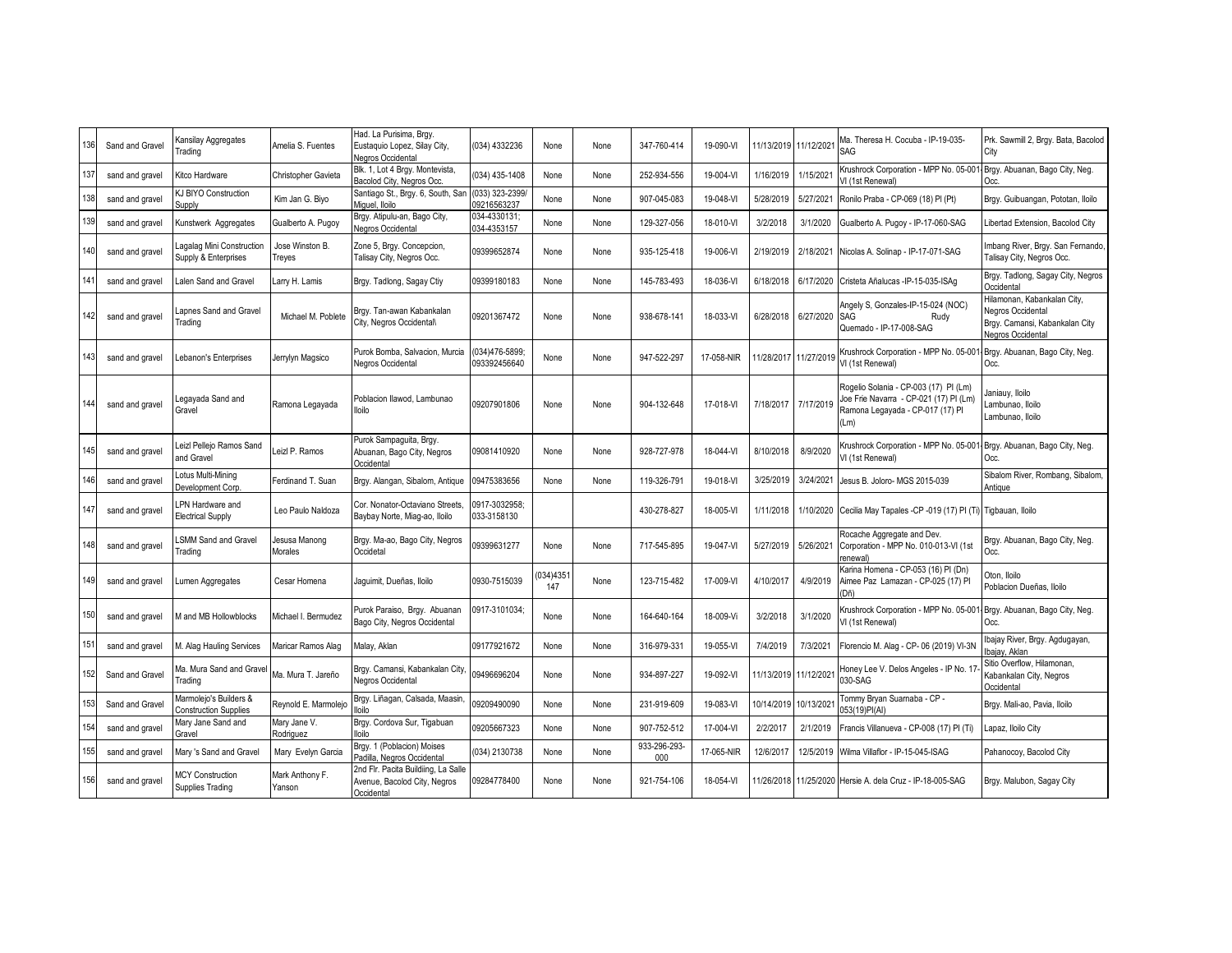| 157 | Sand and Gravel<br>and Ordinary Earth | Memo Sand and Gravel                                               | Cesar Tayongtong            | Brgy. Cordova Norte, Tigabuan<br>lloilo                                                     | 0939-2434577<br>09998475892    | None | None | 200-085-215 | 14-035-VI<br>2nd Renewal   | 12/4/2018 | 12/3/2020             | Mary Jane V. Rodriguez - IP-04 (18) PI<br>Gene Canava - QP-18-001 PI(Ti)                   | Puerto Real Subdivison, Lapaz,<br>lloilo City<br>Brgy. Cordova, Tigbauan, Iloilo |
|-----|---------------------------------------|--------------------------------------------------------------------|-----------------------------|---------------------------------------------------------------------------------------------|--------------------------------|------|------|-------------|----------------------------|-----------|-----------------------|--------------------------------------------------------------------------------------------|----------------------------------------------------------------------------------|
| 158 | sand and gravel                       | <b>MERM Aggregates Supply</b>                                      | Ma. Elena R. Miraflor       | Brgy. Bacuyangan, Hinoba-an,<br>Negros Occidental                                           | 0933-3376529<br>0948-3628393   | None | None | 463-907-359 | 17-055-NIR                 | 11/3/2017 | 11/2/2019             | Julius Michael P. Susana - CP-17-036-<br>SAG                                               | Poblacion Hinoba-an,<br>Negros Occidental                                        |
| 159 | sand and gravel                       | MF Ferrer Builders and<br>Supply                                   | Marcial F. Ferrer           | Brgy. Tigum, Pavia, Iloilo                                                                  | 09196286548                    | None | None | 941-254-516 | 18-032-VI                  | 4/20/2018 | 4/19/2020             | Gregorio Domejes - CP-013 )18_Pi (Cb)                                                      | Brgy. Tiring, Cabatua, Iloilo                                                    |
| 160 | sand and gravel                       | MGF Mary Geraldine G.<br>Friend Sand and Gravel                    | Mary Geraldine G.<br>Friend | Lot 6, Blk. 25, Villa Angela<br>Subdivision, Cedar Road,<br>Bacolod City, Negros Occidental | 0933-3253224<br>(034) 435-3362 | None | None | 180-791-140 | 17-033-NIR                 | 6/5/2017  | 6/4/2019              | Cleotilde D. Argamaso - IP-16-020-SAG                                                      | Kabankalan City, Negros<br>Occidental                                            |
| 161 | sand and gravel                       | Mhayong Sand and Gravel                                            | Benaflor M. Jimeno          | Milabo Street, Brgy. Lag-asan<br>Bago City, Negros Occidental                               | (034) 7328615;<br>0907-3377387 | None | None | 198-874-427 | 16-015-VI                  | 2/17/2016 | 2/16/2018             | G C and C, Inc. - MPP No. 07-006-VI<br>1st Renewal)                                        | Carlos Hilado Ave., Circumferencial<br>Rd. Brgy. Bata, Bac. City                 |
| 162 | sand and gravel                       | Mhine's Aggregates Supply Jenny L. Lozada                          |                             | Poblacion Ilawod, Lambunao,<br>lloilo                                                       | 09060673903                    | None | None | 423-347-513 | 19-026-VI                  | 4/4/2019  | 4/3/2021              | Mariano Legayada Jr. - CP-060(18)PI<br>LM)                                                 | Brgy Misi, Lambunso                                                              |
| 163 | sand and gravel                       | Monagrace Hollowblocks<br>Sand and Gravel                          | Mary Grace Magsico          | Purok Cosmos, Brgy. Taculing<br><b>Bacolod City</b>                                         | (034) 2133794;<br>09192384884  | None | None | 447-106-568 | 18-001-VI                  | 1/5/2018  | 1/4/2020              | G C and C. Inc. - MPP No. 07-006-VI<br>1st Renewal)                                        | Carlos Hilado Ave., Circumferencial<br>Rd. Brgy. Bata, Bac. City                 |
| 164 | sand and gravel                       | Montepiedra Aggregates<br>Corporation                              | Francis Felizardo           | 27 J.O. Vera Street, Valencia<br>Quezon City                                                | 09778141860                    | None | None | 009-580-981 | 17-024-VI                  | 8/7/2017  | 8/6/2019              | Carlo L. Jalandoni - QP-16-001 (Cn)                                                        | Las Piñas, Metro Manila                                                          |
| 165 | sand and gravel                       | <b>MPP Hollow Blocks</b>                                           | Merloi L. Piccio            | Brgy. Angare, Dueñas, Iloilo                                                                | 09476492703                    | None | None | 467-811-182 | 19-032-VI                  | 4/30/2019 | 4/29/2021             | Myrna Lamery- CP-028(19)PI(Dn)                                                             | Brgy. Tipolo, Dueñas, Iloilo                                                     |
| 166 | Sand and Gravel                       | Mr. K Community<br><b>Hardware Store</b>                           | Christina N. Erojo          | Mountain view Road, Brgy.<br>Mandalagan, Bacolod City,<br>Negros Occidental                 | 09173056361                    | None | None | 200-390-063 | 19-087-VI                  |           | 11/11/2019 11/10/2021 | ERJ Northern Negros Aggregates Corp.<br>MPP No. 019-040-VI                                 | Rm. 106, Lot 1557, 6th St., Lacson<br>Bacolod City, Neg. Occ.                    |
| 167 | Sand and Gravel                       | <b>MZ Enterprises</b>                                              | Maximo M. Anto              | Sta. Lucia Garden, Taculing,<br>Bacolod City, Negros Occidental                             | 09081030312                    | None | None | 911-190-157 | 19-084-VI                  |           | 10/17/2019 10/16/2021 | GC&C, Inc. -MMP no. 07-006-VI (2nd<br>Renewal)                                             | Brgy. Atipuluan, Bago City, Negros<br>Occ.                                       |
| 168 | sand and gravel                       | MZR Lumber and<br><b>Construction Supply</b>                       | Ma. Elena S. Pernito        | Bga. Cegasco, Brgy. Sum-ag,<br>Bacolod City, Negros Occ.                                    | 09399275241                    | None | None | 159-605-616 | 17-016-NIR                 | 3/21/2017 | 3/20/2019             | John Alexander I. Gayoso - IP-13-014-VI Capitollville, Bacolod City                        |                                                                                  |
| 169 | Sand and Gravel                       | Nan Jul Sand and Gravel &<br><b>Construction Supply</b><br>Trading | Julie Fe Treyes             | Brgy. 3, Poblacion (Zone 3),<br>Cadiz City, Negros Occidental                               | 09173044718                    | None | None | 265-151-377 | 19-066-VI                  |           | 8/15/2019 8/14/2021   | Aylmer Y. Yap - IP-18-048-SAG                                                              | St. Pius St., Doña Juliana, Subd.,<br>Bacolod City, Negros Occidental            |
| 170 | sand and gravel                       | <b>NBM Construction Supply</b>                                     | Nenita A. Malubay           | Blk. 6, Loy 17, Akishola Village,<br>Villamonte, Bacolod City                               | 033-7095016                    | None | None | 482-782-877 | 18-048-VI                  | 8/14/2018 | 8/13/2020             | Renante W. Saron - IP-005-SAG                                                              | Brgy. Nanunga, Hinigara, Negros<br>Occidental                                    |
| 171 | sand and gravel                       | <b>Vegros Mabuhay Lumber</b><br>and Hardware Corporation           | Amelita H. Sy               | cor. Lopez Jaena - Poinsettia<br>Streets,<br><b>Bacolod City</b>                            | (034) 435-1038                 | None | None | 938-905-997 | 12-004-VI<br>(3rd Reneal)  | 9/10/2018 | 9/9/2020              | Krushrock Corporation - MPP No. 05-001<br>VI (1st Renewal)                                 | Brgy. Abuanan, Bago City, Neg.<br>Occ.                                           |
| 172 | sand and gravel                       | New Lima Hollow Block<br>Maker                                     | Marie Jean L. Chua          | Benares St., Villamonte, Bacolod<br>City, Negros Occidental                                 | (034) 4332925/<br>4330902      | None | None | 277-871-198 | 19-028-VI                  | 4/16/2019 | 4/15/2021             | Krushrock Corporation - MPP No. 05-001- Brgy. Abuanan, Bago City, Neg.<br>VI (1st Renewal) | Occ.                                                                             |
| 173 | sand and gravel                       | Nil-an's Concrete Products<br>Corp.                                | Nilda B. Magsico            | ibertad Extension, Mansilingan<br>Hi-way, Bacolod City, Negros<br>Occ                       | 034) 707-1072;<br>0949-4895578 | None | None | 944-756-379 | 10-012-VI<br>(4th renewal) | 11/8/2018 | 11/7/2020             | Krushrock Corporation - MPP No. 05-001<br>VI (1st Renewal)                                 | Brgy. Abuanan, Bago City, Neg.<br>Occ.                                           |
| 174 | sand and gravel                       | <b>NMA Sand and Gravel</b><br>Quarry                               | Allan C. Danniel            | San Eusebio Subd., Brgy. 2,<br>Poblacion,. Cadiz city, Negros<br>Occ.                       | 034-7209276                    | None | None | 157-561-040 | 18-003-VI                  | 1/24/2018 | 1/23/2020             | Dina's Sand and Gravel - CA No. 17-049<br>NIR.                                             | Brgy. Caduhaan, Cadiz City                                                       |
| 175 | sand and gravel                       | NMC Power Blocks, Inc.                                             | Nerissa Chiang              | JR. Torres Avenue, Airport<br>Subdivision<br>Brgy. Singcang,<br><b>Bacolod City</b>         | 034) 4571043:<br>09322483799   | None | None | 436-043-152 | 17-005-NIR                 | 1/9/2017  | 1/8/2019              | sabelita M. Jison - IP-167 004-SAG                                                         | Fortuna Subd., Silay City, Neg.<br>Occ.                                          |
| 176 | sand and gravel                       | <b>Voel Loot Quarry</b>                                            | Noel B. Loot                | Brgy. Pughanan, Lambunao,<br>lloilo                                                         | 09186595545                    | None | None | 126-492-843 | 19-046-VI                  | 5/27/2019 | 5/26/2012             | Ramon Chua - CP-010 (19)PI (Ln)                                                            | Divinagracia St. La Paz, Iloilo City                                             |
| 177 | sand and gravel                       | Vonescan Sand, Gravel<br>and Hollowblocks                          | Ma. Nicky P.<br>Nonescan    | Purok Sunset, E. Lopez, Silay<br>City, Negros Occ.                                          | 09183610374                    | None | None | 930-868-760 | 19-039-VI                  | 5/10/2019 | 5/9/2021              | Suzette R. Golez- IP-18-066-SAG                                                            | llang - Ilang St., Fortuna Subd.,<br>Silay City, Negros Occ.                     |
| 178 | sand and gravel                       | NS Concrete Hollow<br><b>Blocks Manufacturer</b>                   | Susan Sabarillo             | Baje, Leon, Iloilo                                                                          | 09307052976                    | None | None | 270-636-186 | 17-032-VI                  | 9/27/2017 |                       | 9/26/2019 Pureza Sepida - CP-020 (17) PI (Tu)                                              | Tubungan, Iloilo                                                                 |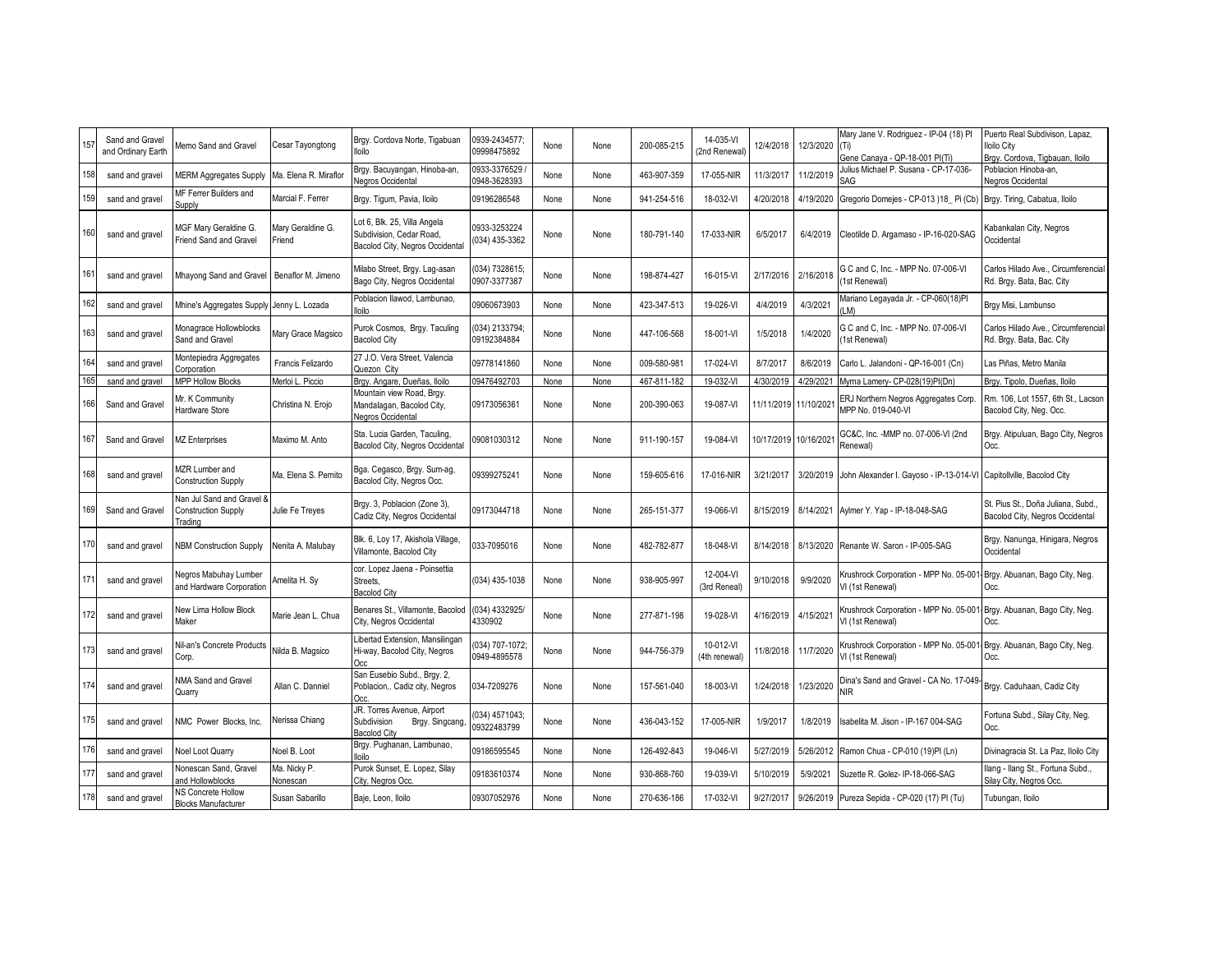| 179 | sand and gravel | NWJS Trading & Gen.<br>Mrchandise, Inc.           | Evelyn E. Sorbito            | Bangga Adela, Purok Concordia<br>Brgy. Mansilingan, Bacolod City.<br>Nearos Occ | 436-5388                      | None | None | 288-991-350         | 19-031-VI  | 4/29/2019  | 4/28/2021             | Krushrock Corporation - MPP No. 05-001<br>VI (1st Renewal)                     | Brgy. Abuanan, Bago City, Neg.<br>Occ.                       |
|-----|-----------------|---------------------------------------------------|------------------------------|---------------------------------------------------------------------------------|-------------------------------|------|------|---------------------|------------|------------|-----------------------|--------------------------------------------------------------------------------|--------------------------------------------------------------|
| 180 | sand and gravel | Onyo and Lyds Gen.<br>Merchandise                 | Lydia B. Doroteo             | Rizal Street, Brgy. Lag-asan,<br>Bago City, Negros Occidental                   | 0910-8746274                  | None | None | 936-757-216         | 18-019-Vi  | 3/2/2018   | 3/1/2020              | Krushrock Corporation - MPP No. 05-00<br>VI (1st Renewal)                      | Brgy. Abuanan, Bago City, Neg.<br>Occ.                       |
| 18  | sand and gravel | Ordoñez Traders                                   | Rene Ordoñez                 | Burgos street, Reclamation Area,<br><b>Bacolod City</b>                         | 034) 433-1678                 | None | None | 151-589-539         | 17-054-NIR | 10/27/2017 | 10/26/2019            | <b>ACA Hollowblocks and Constrction</b><br>Supply - CA No. 16-019-VI           | Felisa Street, Mansilingan, Bacolod<br>Citv                  |
| 182 | sand and gravel | P. Golez Sand and Gravel<br>rading                | Perla r. Golez               | Brgy. V, Poblacion, Silay City,<br>Negros Ociidental                            | 034-4767479                   | None | None | 136-456-955         | 18-025-VI  | 4/16/2018  | 4/15/2020             | Dina's Sand and Gravel - CA No. 17-049                                         | Brgy. Caduhaan, Cadiz City                                   |
| 183 | Sand and Gravel | Pastrana Construction &<br><b>Supplies</b>        | Abe R. Pastrana, Sr.         | Mambog, Banga, Aklan                                                            | 036)2675824                   | None | None | 143-310-670         | 19-076-VI  | 9/26/2019  | 9/25/202              | eresita S. Del Rosario - CP no. 14<br>2019) VI-3N                              | Poblacion, Batan, Aklan                                      |
| 184 | sand and gravel | Penjan Builders & Supplies                        | Catherine L<br>Gayondato     | #31 St. Cecilia Ave. Taculing,<br>Bacolod City, Negros Occ.                     | 034)474-0605                  | None | None | 923-224-159         | 19-007-VI  | 2/20/2019  | 2/19/2021             | GC&C, Inc. - MMP no. 07-006-VI (2nd<br>Renewal)                                | Brgy. Atipuluan, Bago City, Negros<br>Occ.                   |
| 185 | sand and gravel | Pitong Builders and<br><b>Construction Supply</b> | Pepito T. Guevara            | Hibao-an Sur, Mandurriao,<br>lloilo Citv                                        | 09174679114                   | None | None | 147-740-409         | 17-008-VI  | 3/7/2017   | 3/6/2019              | Pepito Guevarra - CP-048A (16) PI (Lm)                                         | ambunao, Iloilo                                              |
| 186 | sand and gravel | <b>PJDN Construction</b><br>Supplies Corp.        | Jerald L. Rebatado           | Purok Manihan, Brgy. Bunga,<br>Salvador Benedicto, Negros Occ                   | 034)4742523                   | None | None | 935-155-569         | 19-009-VI  | 3/5/2019   | 3/4/2021              | Krushrock Corporation - MPP No. 05-00<br>VI (1st Renewal)                      | Brgy. Abuanan, Bago City, Neg.<br>Occ.                       |
| 187 | Sand and Gravel | R.A. Concrete<br>Hollowblocks Gravel and<br>Sand  | Rosendo F. Almero            | Poblacion, Lezo, Aklan                                                          | 09182459112                   | None | None | 179-667-915         | 19-067-VI  | 8/23/2019  | 8/22/2021             | /ictor L. Fernandez - CP no. 12 (2019)<br>$VI-3N$                              | Brgy. Pob., Lezo, Aklan                                      |
| 188 | sand and gravel | R.B.V. Sand and Gravel                            | Romeo Villaruel, Sr.         | Brgy. Purisima, Manapla, Negros<br>Occidental                                   | 09471968391                   | None | None | 918-173-608         | 18-046-VI  | 8/10/2018  | 8/9/2020              | Arnel O. Loredo - IP-18-003 SAG                                                | Brgy. Purisima, Manapla, Negros<br>Occidental                |
| 189 | sand and gravel | Rag Corona Aggregates<br>and Construction Supply  | Ana Marissa Rose O<br>Corona | Door #5 3rd Flr. Tiffany Building<br>Gonzaga Street, Bacolod City               | 0917-3008850                  | None | None | 259-192-019         | 17-037-NIR | 8/2/2017   | 8/1/2019              | Catherine G. Ong - IP-16-006-SAG                                               |                                                              |
| 190 | sand and gravel | RAR Merchandising                                 | Ma. Rosenie A. Ronc          | Brgy. Bagumbayan-Ilajas,<br>Alimodian, Iloilo                                   | 09294269042-<br>09983991962   | None | None | 441-985-456         | 19-024-VI  | 4/3/2019   | 4/2/2021              | Janet Alinot-CP-018(19)PI (AI)                                                 | Exaltacion St., Alimodian, Iloilo                            |
| 191 | Sand and Gravel | RDR Center Enterprise.                            | Joymee K.<br>Tabaosuarez     | SLR Bldg. # 3 Alijis Road, Brgy.<br>Alijis, Bacolod City, Negros<br>Occidental  | (034) 4313653                 | None | None | 42-660-075-00       | 19-059-VI  | 7/30/2019  | 7/29/2021             | GC&C, Inc. - MMP no. 07-006-VI (2nd<br>Renewal)                                | Brgy. Atipuluan, Bago City, Negros<br>Occ.                   |
| 192 | sand and gravel | Richard M. Cabangal<br><b>Construction Supply</b> | Richard M. Cabangal          | Brgy. Cagay, Alimodian, Iloilo                                                  | 09383645652                   | None | None | 434-042-864         | 19-025-VI  | 4/4/2019   | 4/3/2021              | Janet Alinot-CP-018(19)PI (AI)                                                 | Exaltacion St., Alimodian, Iloilo                            |
| 193 | Sand and Gravel | RJP Construction Supply                           | Rey Jeros N. Pisuena         | Poblacion Norte, Ivisan, Capiz                                                  | 09478928100                   | None | None | 180-342-924         | 19-096-VI  |            | 11/28/2019 11/27/2021 | Romualdo S. Zeque - CP No.<br>20(2019)VI-3R                                    | Brgy. Taba-ao, Banga, Aklan                                  |
| 194 | sand and gravel | Rocks and Blocks Trading                          | Danilo A. Villadolid         | Lot 455 Magsaysay Avenue,<br>Singcang, Bacolod City                             | 034) 4336834<br>(034) 4321960 | None | None | 906-500-301         | 17-031-NIR | 5/18/2017  | 5/17/2019             | Rocache Aggregate and Dev.<br>Corporation - MPP No. 010-013-VI (1st<br>enewal) | Brgy. Abuanan, Bago City, Neg.<br>Occ.                       |
| 195 | Sand and Gravel | Rogelio Coco Lumber &<br>Merchandising            | Ma. Wilma O. Laureño         | Purok Masagana, Brgy. Alijis,<br>Bacolod City, Negros Occidental                | 09497113684                   | None | None | 906-495-339         | 19-075-VI  | 9/24/2019  | 9/23/202              | Krushrock Corporation - MPP No. 05-00<br>VI (1st Renewal)                      | Brgy. Abuanan, Bago City, Neg.<br>Occ.                       |
| 196 | sand and gravel | Rolando Construciton<br>Supply                    | Rolando D. Callupez          | Purok Paraiso, Punta Taytay,<br>Bacolod City, Negros Occidental                 |                               | None | None |                     | 18-018-VI  | 32/18      | 3/1/2020              | Krushrock Corporation - MPP No. 05-00<br>VI (1st Renewal)                      | Brgy. Abuanan, Bago City, Neg.<br>Occ.                       |
| 197 | sand and gravel | Ronilo G. Construction<br>Supplies                | Ronilo D. Gonzales           | Purok CCK Cabug Highway,<br>Brgy. Guinhalaran, Silay City,<br>Negros Occ        | 09087280224                   | None | None | 160-839-906         | 19-045-VI  | 5/24/2019  | 5/23/2021             | Alex D. Gonzales - CP-19-004-SAG                                               | 2nd Road, Hope Village, Brgy. 1,<br>EB Magalona, Negros Occ. |
| 198 | Sand and Gravel | Ronnie Hollowblocks                               | Megelinde S.<br>Abangan      | .izares I, Subd., Taculing Road,<br>Bacolod City, Negros Occidental             | 09186595545                   | None | None | 150-253-508         | 19-063-VI  | 8/7/2019   | 8/6/2021              | Krushrock Corporation - MPP No. 05-00<br>VI (1st Renewal)                      | Brgy. Abuanan, Bago City, Neg.<br>Occ.                       |
| 199 | Sand and Gravel | RP Quarry Enterprise                              | Ricky P. Parreño             | Brgy. Iwa-Ilaud, Pototan, Iloilo                                                | 033)5299502                   | None | None | 168-262-074-<br>001 | 19-080-VI  | 10/7/2019  | 10/6/2021             | Geraldine Harder - CP-048 (19) PI (Dñ)                                         | Sara Road, Passi, Iloilo City                                |
| 200 | sand and gravel | RSS Hollowblocks, Sand<br>and Gravel              | Roger Lomugdang<br>Samson    | San Agustin Street, La Carlota<br>City                                          | 0923-8309247                  | None | None | 408-226-000         | 17-004-NIR | 1/9/2017   | 1/8/2019              | Nestor Gargarita - IP-15-039 (NOC SAG                                          | Libertad Extension, Bacolod City                             |
| 201 | sand and gravel | S. Sucaldito Construction<br>and Supply           | Santiagao Sucaldito          | Brgy. Lanag, Sta. Barbara, Iloilo                                               |                               | None | None |                     | 18-039-VI  | 6/18/2018  | 6/17/2020             | Rodolfo Jarumahum, Jr. - CP-004 (18) P<br>(Lm)                                 | Brgy. Tampucao, Lambinao, Iloilo                             |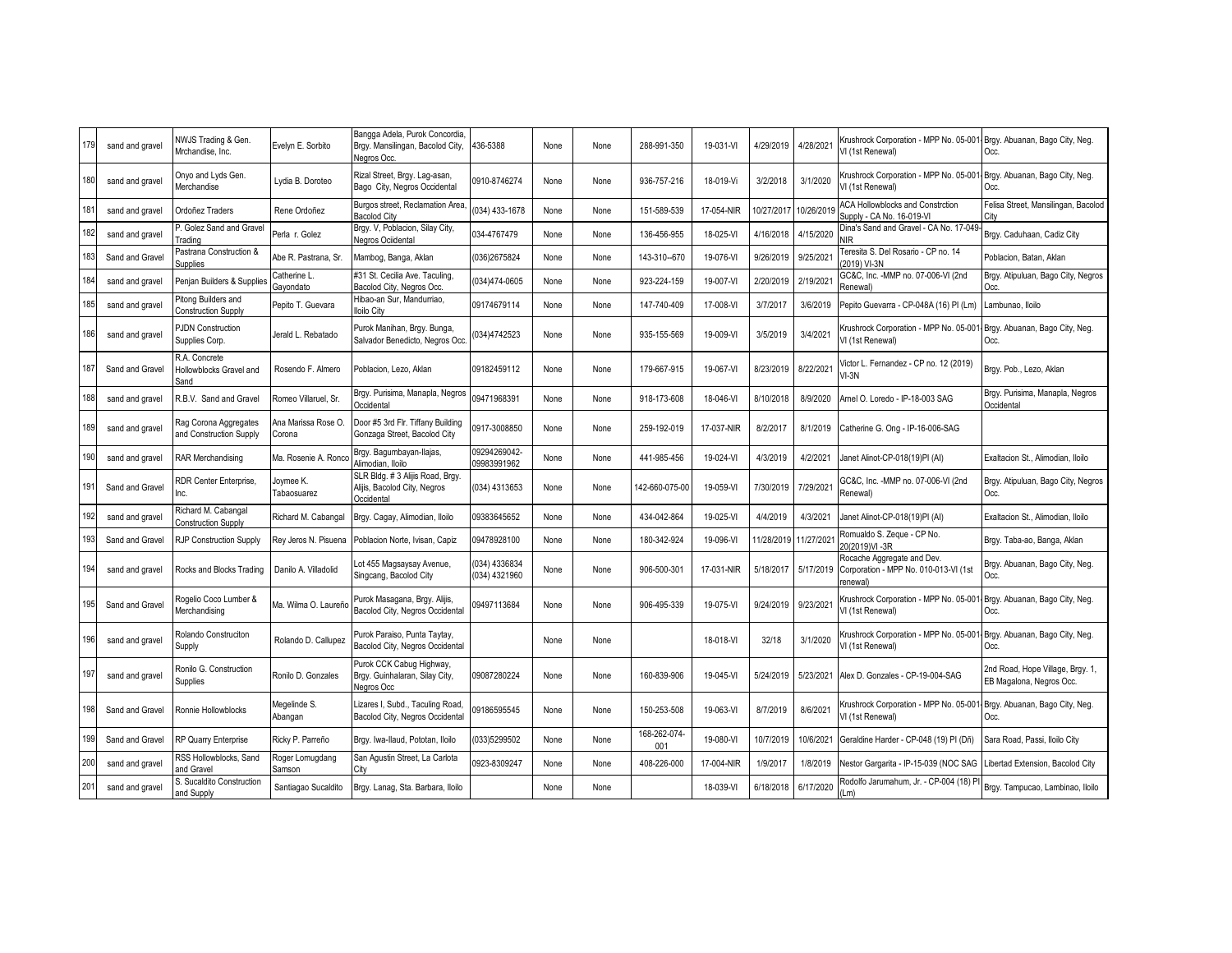| 202 | sand and gravel                             | Sabordo Sand and Gravel                                            | Welson R. Sabordo            | Brgy. Tabon-ac, Toboso, Negros<br>Occidental                                       | 09103434896                             | None | None | 427-800-901   | 19-043-VI              | 5/22/2019  | 5/21/2021  | Suzette R. Golez- IP-18-066-SAG                                                                                | Brgy. Guimbala-on, Silay City,<br>Negros Occ.                                                                        |
|-----|---------------------------------------------|--------------------------------------------------------------------|------------------------------|------------------------------------------------------------------------------------|-----------------------------------------|------|------|---------------|------------------------|------------|------------|----------------------------------------------------------------------------------------------------------------|----------------------------------------------------------------------------------------------------------------------|
| 203 | sand and gravel                             | Sans Corporation and<br>Supply                                     | Susan L. Carmona             | Brgy. Taloc, Bago City, Negros<br>Occidental                                       | 0907-8093207                            | None | None | 926-622-534   | 17-028-NIR             | 8/2/2017   | 8/1/2019   | Katrina Angelica Y. Torres - IP-16-045-<br>SAG                                                                 | Brgy. Poblacion, Bago City, Negros<br>Occidental                                                                     |
| 204 | sand and gravel                             | Sant Yago Enterprises                                              | Emilio Eugenio Zayco         | JJYP Ave., Brgy. 2 (Poblacion)<br>Kabankalan City, Negros Occ.                     | 0933-8650111                            | None | None | 180-383-357   | 18-014-VI              | 2/19/2018  |            | 2/18/2020 Belinda c. Noble - CP-17-065-SAG                                                                     | Granada St., Kabankalan City,<br>Negros Occidental                                                                   |
| 205 | Sand and Gravel                             | Sayud Enterprises                                                  | Rodolfo S. Sayud             | Sitio Cabug, Rizal Highway,<br>Brgy. Guinhalaran, Silay City,<br>Negros Occidental | 09399237454                             | None | None | 942-549-268   | 19-074-VI              | 9/23/2019  |            | 9/22/2021 Elisa M. Jison - IP-17-010-SAG                                                                       | 168 Mabini Street, Silay<br>City, Negros Occidental                                                                  |
| 206 | sand and gravel                             | SDS Aggregates &<br><b>Concrete Products</b><br><b>Enterprises</b> | Laura V. Siote               | Banga Sagrado, Zone 16,<br><b>Talisay City</b>                                     | 09294898351                             | None | None | 268-580-986   | 17-003-NIR             | 1/9/2017   | 1/8/2019   | Alexander Gayoso - IP-13-014-VI                                                                                | Capitollville, Bacolod City                                                                                          |
| 207 | sand and gravel                             | Seca Hardware<br>Enterprises                                       | Christian John A.<br>Aquilar | N&G Bldg. San Sebastian cor.<br>Doña Maria St., Bacolod City,<br>Negros Occ.       | one                                     | None | None | 928-676-966   | 19-027-VI              | 4/15/2019  | 4/14/2021  | SGA Aggregates- IP-16-047-SAG                                                                                  | Brgy. Bacong Montilla, Bago City,<br>Negros Occ.                                                                     |
| 208 | sand and gravel                             | Seven C Integrated<br>orporation                                   | Bonifacio Mario M.<br>Peña   | C.L. Montelibano Drive.<br>Bacolod City, Negros Occ.                               | 0943-1375026                            | None | None | 182-787-909   | 17-064-NIR             | 12/6/2017  | 12/5/2019  | Bonifacio Mario M. Peña - QP-004-2017                                                                          | Taminla, Buenavista, Guimaras                                                                                        |
| 209 | Sand and Gravel                             | <b>Shen Construction Supply</b>                                    | Richard S. Gañaca            | Brgy. Ravina, Sibunag, Guimaras                                                    | 09778133003                             | None | None | 126-537-261   | 19-065-VI              | 8/13/2019  | 8/12/2021  | Sanny Delfin - CP-IP-09(18) PI (Ln)                                                                            | Brgy. Tabucan, Manduriao, Iloilo<br>Cit                                                                              |
| 210 | sand and gravel                             | Silver Dragon Const. &<br>Lumber & Glass Supply,<br>Inc.           | Jerry L. Sy                  | JJ Gonzaga Village, Bakyas,<br>Mansilingan, Bacolod City                           | 09333764529                             | None | None | 440-147-995   | 19-037-VI              | 5/8/2019   | 5/7/2021   | Warren Yap IP-17-045-SAG / Jerry L. Sy<br>IP-16-051-SAG                                                        | Maradandang River Brgy. Don<br>Jorge, Araneta Bago City/ Ilog<br>River Brgys. Camansi and Orong,<br>Kabangkalan City |
| 211 | sand and gravel                             | <b>Silver Grace Construction</b><br>and Construction Supply        | lohn Alfred A. Gibon         | -257 Burgos Street, Poblacion<br>Pontevedra, Negros Occidental                     | 34-4315957;<br>09199910973              | None | None | 229-689-259   | 17-014-NIR             | 3/6/2017   | 3/5/2019   | lohn Alfred A. Gibon - CP-16-024-SAG<br>(NOC                                                                   | Burgos St., Brgy. Il Pontevedra,<br>Negros Occidental                                                                |
| 212 | sand and gravel                             | Siote Sand and Gravel and<br>Hollowblocks Facotry                  | Laura V. Siote               | Banga Sagrado, Zone 16,<br><b>Talisay City</b>                                     | 034-7029206                             | None | None | 268-580-986   | 18-022-VI              | 3/2/2018   | 3/1/2020   | Emiliano Jose Manuel Francisco Gaston<br>P-16-042 (NOC) SAG                                                    | Seaview Subd. Silay City, Negros<br>Occidental                                                                       |
| 213 | sand and gravel                             | Solveza Hollowblocks and<br>Sand and Gravel<br>Enterprises         | Augustine G. Solveza         | Purok Kawayanan, Brgy. Cabug,<br><b>Bacolod City Negros Occidental</b>             | 920-4549350                             | None | None | 438-479-030   | 17-047-NIR             | 9/8/2017   | 9/7/2019   | Isabelita M. Jison - IP-16-004-SAG                                                                             | Fortuna Subd., Silay City, Neg.<br>Occ.                                                                              |
| 214 | sand and gravel                             | Sommir Sales and<br>Development . Corp.                            | Joel A. Patricio             | # 7 Lopez St., Brgy. 5, Victorias<br>City, Negros Occidental                       | 09285033633                             | None | None | 006-002-416   | 19-016-VI              | 3/15/2019  | 3/14/2021  | Romulo M. Sombito, Jr. - IP-18-018-SAG<br>Yvonne S. Sarona - IP-18-023-SAG                                     | Binalbagan River, Brgy. San Jose,<br>Binalbagan/ Sicaba River, Brgy.<br>Caduha-an, Cadiz City, Negros<br>nn.         |
| 215 | Sand and Gravel                             | SSC Sand & Gravel<br>rading                                        | Isidro C. Cadornigara        | Brgy. Anonang, leon, Iloilo                                                        | 09488644041                             | None | None | 932-447-572   | 19-064-VI              | 8/9/2019   | 8/8/2021   | Bonifacio Sobrevega - CP-073 (18) PI<br>Ln)                                                                    | Blk. 8. Lot 3 Chariton St., Parc<br>Regency, Pavia, Iloilo                                                           |
| 216 | sand and gravel                             | St. Raymund Construction.<br>nc.                                   | Raymund I. Tongson           | Mabini Street, Brgy. Talaban,<br>Himamaylan City, Negros Occ.                      | (034) 4349583;<br>034) 4349588          | None | None | 1-780-168-274 | 17-026-NIR             | 5/9/2017   | 5/8/2019   | lessa E. Bertolano - IP-14-037 (NOC)<br>SAG                                                                    | Talisay City, Negros Occidental                                                                                      |
| 217 | sand and gravel                             | Stockmont Aggregates and<br>Construction Supply                    | Edgar Eufre                  | Brgy. Matab-ang, Talisay City,<br>Negros Occidental                                | 0933-8559844                            | None | None | 927-236-529   | 17-067-NIR             | 12/27/2017 | 12/26/2019 | Melvin Cango - CP-15-030 (NOC) SAG                                                                             | Brgy. Guinhalaran, Silay City                                                                                        |
| 218 | Sand and Gravel                             | Sunriser Concrete<br>Products                                      | Gemma M. Talidano            | Brgy. Baybay Norte, Miagao,<br>lloilo                                              | 09466553623                             | None | None | 745-656-998   | 19-057-VI              | 7/24/2019  | 7/23/2021  | Pureza Sepida - CP-065 (18) PI (Tu)                                                                            | Brgy. Teniente Benito, Tubungan,<br>lloilo                                                                           |
| 219 | Sand and Gravel                             | Talisay RML-S Enterprises   Maribel T. Solatorio                   |                              | Corner Mabini-Arevalo St<br>Talisay City, Negros Occidental                        | 09305496720                             | None | None | 134-321-511   | 19-098-VI<br>(Renewal) | 12/6/2019  | 12/5/2021  | ERJ Northern Negros Aggregates Corp.<br>MPP No. 019-040-VI                                                     | Rm. 106. Lot 1557, 6th St., Lacson<br>Bacolod City, Neg. Occ.                                                        |
| 220 | Sand and Gravel<br><b>Filling Materials</b> | <b>Talisay Twin River</b><br>Aggregates Corp.                      | Alfonso C. Choa              | Magsaysay Ave., Brgy. Matab-<br>ang, Talisay City, Negros<br>Occidental            | 034)433-<br>5341loc 125/<br>09173279965 | None | None | 009-765-915   | 19-033-VI              | 5/2/2019   | 5/1/2021   | Efren Morales- QP -01-001 (NOC) DOE<br>Eden Marie Sombito - CP-18-041-SAG                                      | Brgy. Cabatangan, Talisay City /<br>Dalayapan River, Brgy. Caduha-an.<br>Cadiz City, Negros Occ.                     |
| 221 | and Gravel                                  | Limestone and Sand TCDO Construction Supply<br>and Services        | Crispin Danay                | Brgy. Ingore, Lapaz, Iloilo City                                                   | 0917-7094445<br>(033) 3201821           | None | None | 177-209-924   | 17-005-VI              | 2/2/2017   | 2/1/2019   | Mary Ann Fama - QP-14-004 PI (Du)<br>James Pedregosa - CP-021 (18) PI (Dñ) Cor. Aurejo-labaro streets, dueñas, | Dumangas, Iloilo<br>lloilo                                                                                           |